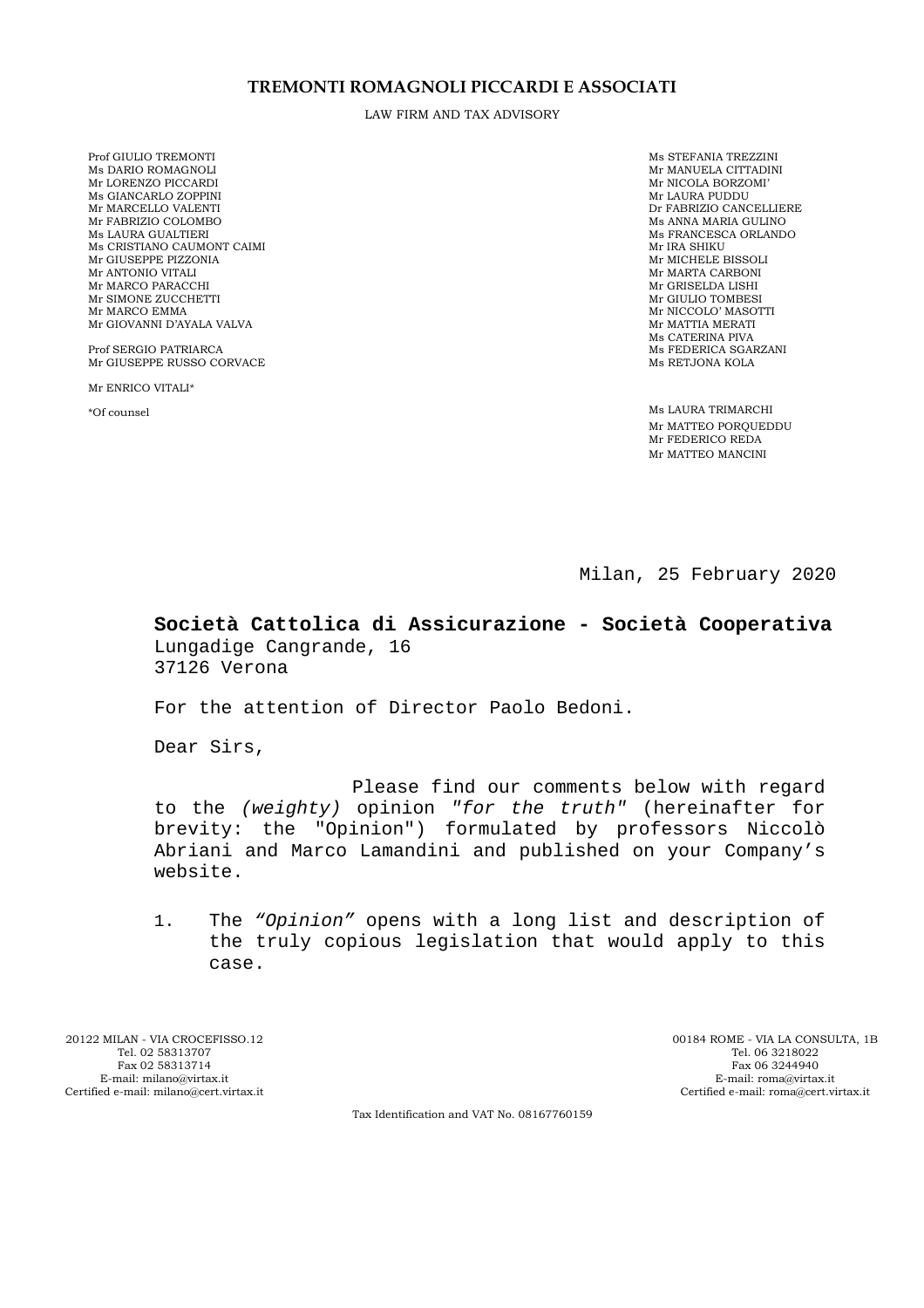The obvious purpose of this listing and description, the purpose stated by the authors of the *Opinion* , is in particular to demonstrate the existence in the legal universe of a sort of legislative *"trend"* developed in an overall logic of (i) the efficiency of the *governance* of companies, (ii) the "rejuvenation" (and more generally renewal) of boards of directors, at least those of listed companies, and more specifically of cooperatives, (iii) to avoid phenomena of "infeudation of control groups" (on page 19)..

Regardless of the general nature of the reconstruction performed in the *"Opinion",* which bundles together rules with *different rationales*, it should be noted that the authors attach particular importance to:

- (a) a rule that is still *in flux* and/or "in progress". This concerns in particular the amendment to Article 76 of the Insurance Code, cited on page 5, where it is stated that the persons carrying out management and control activities must be "suitable for the performance of the office". Which, clearly, has nothing to do with the age, nor with the number of mandates already held by such persons;
- (b) and, indeed, to a rule that has been *repealed,*  such as paragraph 4 of Article 2542, mentioned on page 19.

In these terms, it seems right to conclude here that the supposed legislative *trend* favouring the thesis of the authors of the "Opinion" is inconsistent, if not non-existent.

2. The *"Opinion"* then attempts, going even further, to identify arguments favouring a thesis that is proposed outside the law and outside national borders.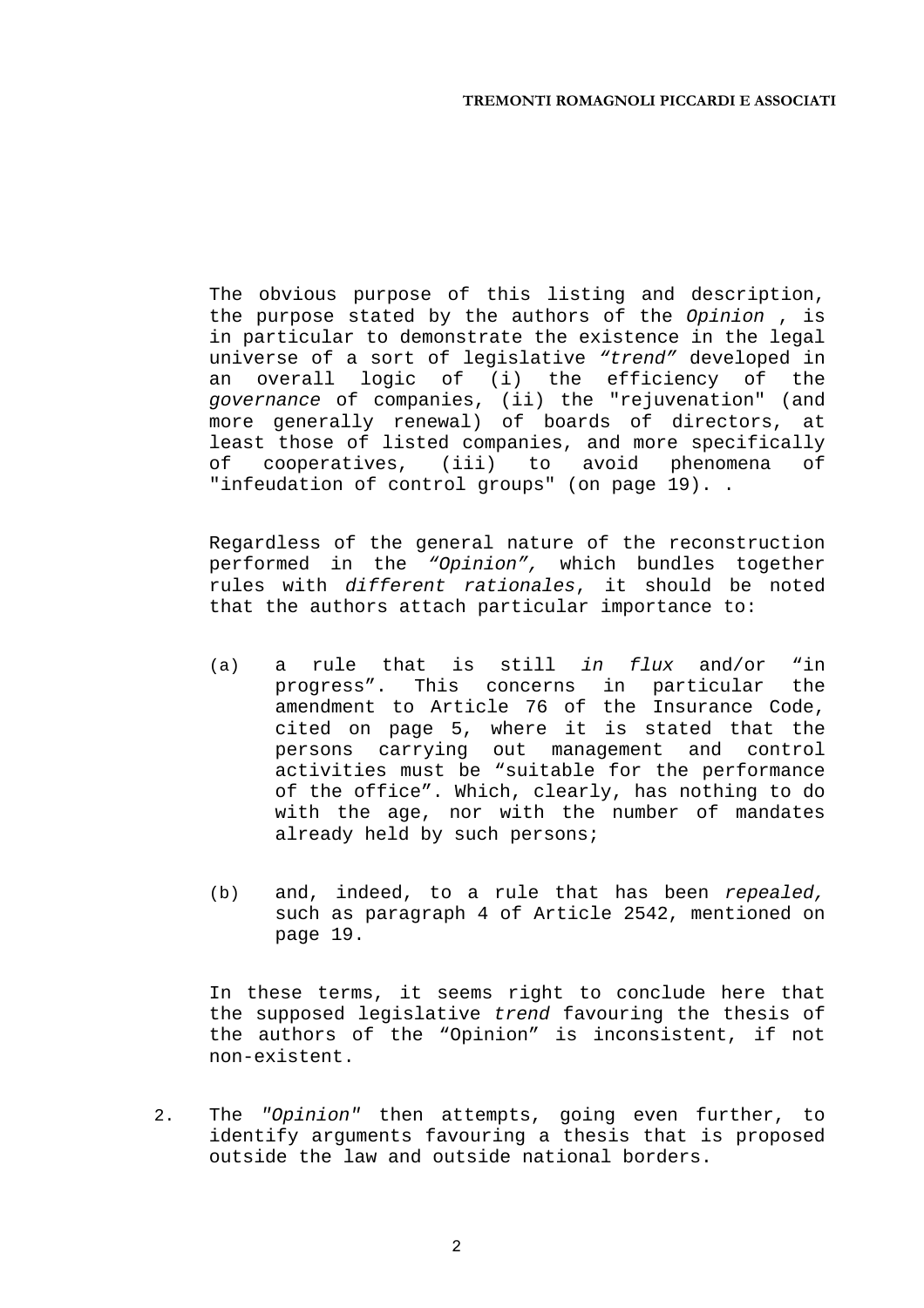And this has paradoxical consequences:

- because the Italian practice cited in relation to introducing age limits for company representatives into the Articles of Association regards an infinitesimal percentage of domestic listed companies;
- and because it is still very difficult to understand the significance (and relevance), with regard to the Italian system of cooperatives, of solutions specific to other and/or foreign legal systems (such as the Indian system), with reference to contexts that are clearly quite foreign to the particular nature of Italian cooperatives.
- 3. These considerations are also useful in ruling out the basis of the conclusions reached in the *"Opinion"*  relating to one of the central points of the ongoing discussion about Cattolica.

The two authors (page 30 et seq.) observe in particular that the position of the incumbent directors, who are obviously interested in holding on to their office, must give way in the face of a supposed corporate interest expressed as adherence to the *"Request for Evolution of Governance"* brought by the shareholders who proposed the amendments to the Company's Articles of Association.

However, this reasoning does not hold true in the case in question and, in particular, does not seem to hold up to criticism, even weak criticism.

In particular, the *"Opinion"* (para. 33), states the following: "the abstract conformity ... to the corporate interest" of the changes concerning the requirements of directors.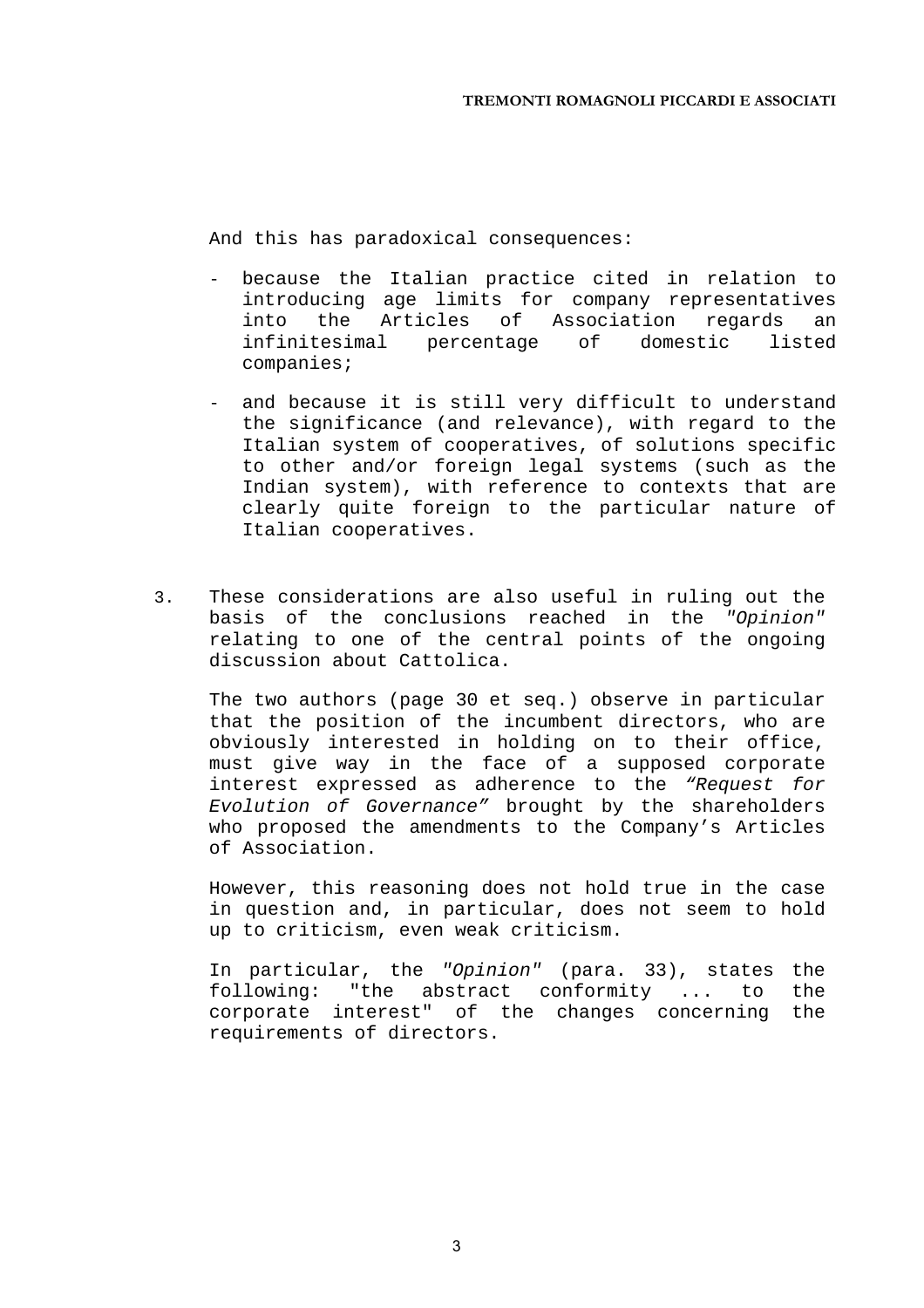Two considerations arise on this point: firstly, in order to be able to justify the sacrifice of (other) endogenous interests, the corporate interest must be a *concrete and current interest,* not a purely abstract interest; secondly - and this is an even more important point - the authors of the opinion derive this (claimed) interest from the "systematic and comparative reconstruction performed above".

This clearly represents a purely circular argument; since the amendments in question would correspond to a *trend* that is widespread (also) outside Italy (which, moreover, is not even true, as stated above), then these would be consistent with the corporate interest!

4. The conclusions reached by the *"Opinion"* in the part that specifically considers the position of the directors whose term of office would be terminated (pages 39 et seq.) are completely paradoxical.

In this regard, the two authors cannot remain silent about the risk of these directors suing the company to obtain compensation for the loss of their office.

In fact, the *"Opinion"* prudently states (p. 40) that a "prognosis" on the possible intervention of the judge, called upon to decide whether or not there is just cause for revocation, "does not appear prudent"!

In particular, it is precisely on the basis of case law for the purpose referred to in the *"Opinion"* that it maintains that: "The prognosis ... appears ... particularly uncertain."

In the face of this, however, the authors show that they do not give too much weight to all this, merely stating that shareholders will be "certainly able to appreciate this additional, possible consequence (only compensatory)" (SIC!) (page 41).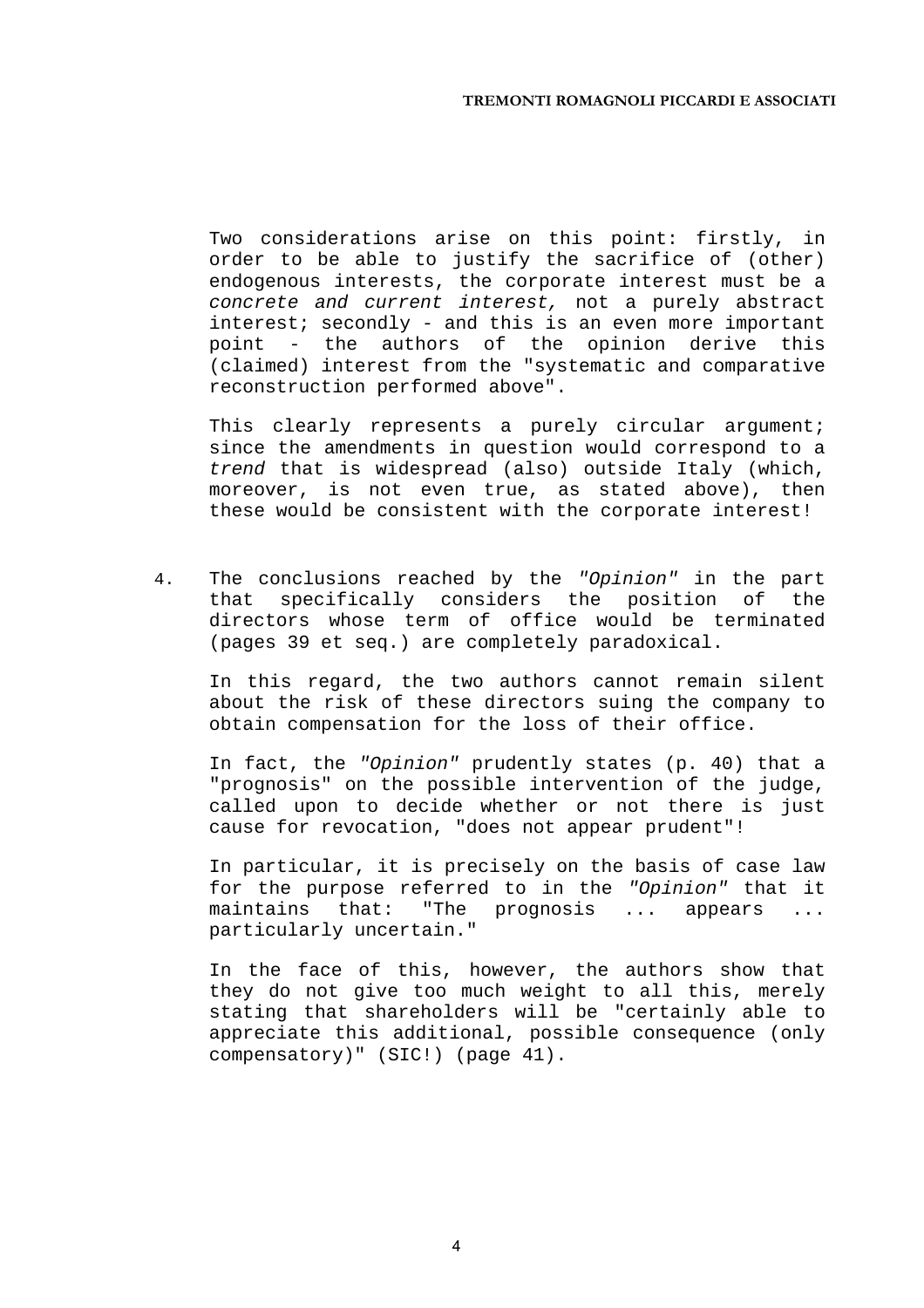5. The progressive approach that is found in the "*Opinion*" to the risk/almost certainty of a case for the directors whose office has been terminated to obtain compensation once again poses the question, negatively this time, of finding a suitable corporate interest to justify the clauses of the Articles of Association in question.

In particular, we need to ask how the decision to start the effects of the termination of three directors immediately, and a fourth director before the natural expiry of his term in office, could be considered as being consistent with the corporate interest, when it would be much wiser and more conservative to wait for the natural expiry of their office.

Moreover, if the supervisory authorities have never raised any objections to date with regard to the *governance* of Cattolica, thus implicitly considering it to be entirely regular and adequate, why should the Company be subjected to the concrete risk of having to pay substantial compensation to the terminated directors rather than waiting for the natural expiry of their office.

It is not clear, frankly, how the choice in the proposed amendment and endorsed by the "Opinion" can be judged to be consistent with the corporate interest.

6. Having said this, the assertion (page 14) that the highly organisational choices are matters for the shareholders' meeting is certainly not disputed.

What is disputed, and radically so, is rather that the supposed *trend* on *governance* is supported, in respect of directors' requirements, by a decision (i) involving an "implicit revocation" and (ii) which appears clearly to be made on a *personal basis.* 

5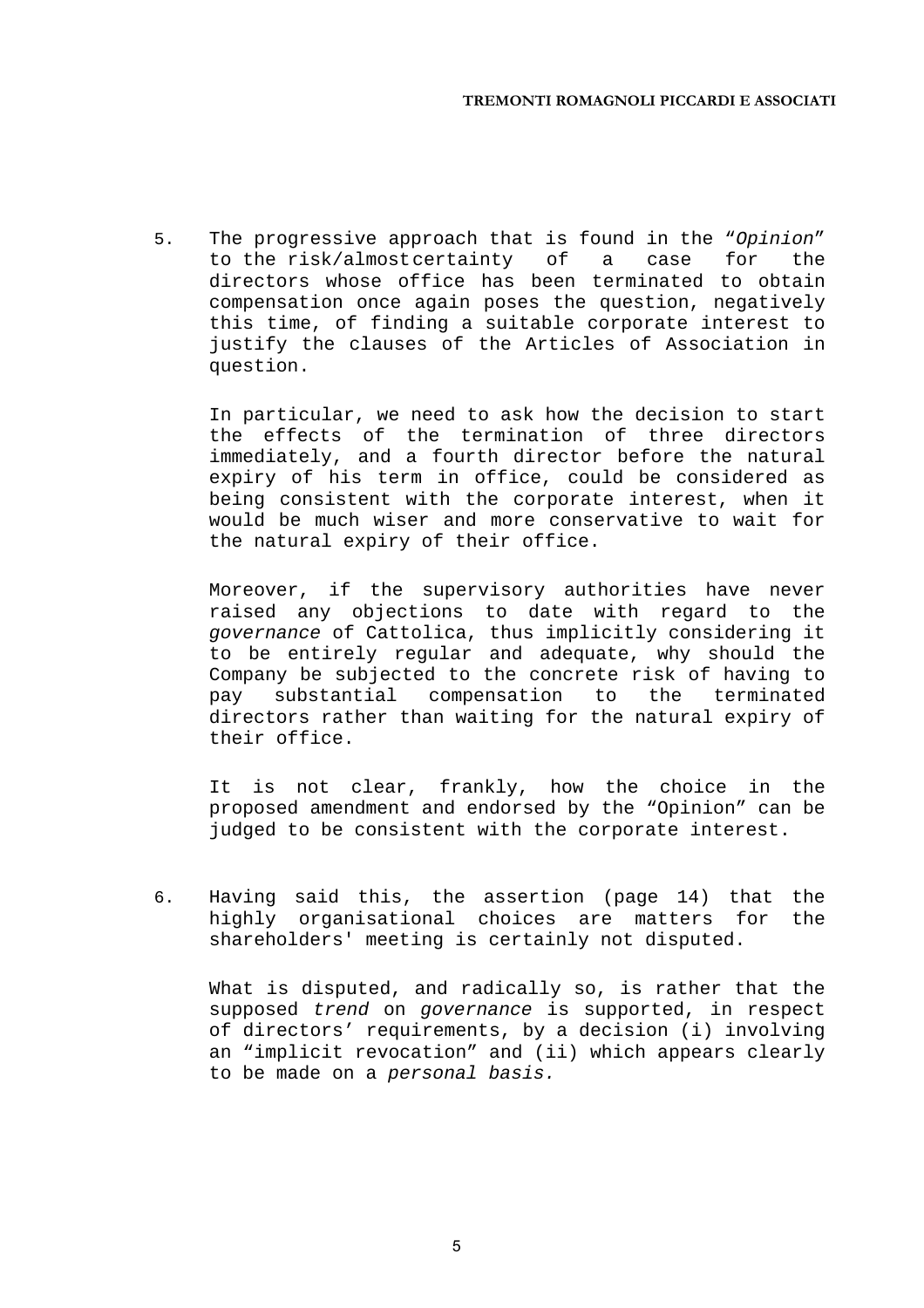Moving, for the sake of convenience, to the second assumption, we note that the authors of the *"Opinion"*  are careful (page 22 et seq.) to describe cases, including those which have also been examined by the judiciary, in which the termination of directors was legitimately an immediate consequence of an organisational decision.

However, the authors forget to point out that, on those occasions, the amendment was a matter concerning the board in its entirety!

Limiting ourselves to just one example: the (legitimate) organisational decision to switch from a collegial management body to a single-member body entails the immediate termination of all directors.

This would not happen, however, in the case in question, where a vote in favour of the amendments proposed by the minority at a shareholders' meeting would result in the "termination" of only four directors out of seventeen, while the others would remain in office.

The cases, referred to in the *"Opinion"* as cases of termination, in fact, and in particular, provide for the termination of the body (board of directors or board of statutory auditors) in its entirety, and not of its individual members.

On the other hand, termination can only refer to (i) a radical change in the organisational structure, or (ii) the loss of personal requirements that were possessed at the time the office was accepted, (iii) not to requirements added later to the Articles of Association, of which the candidate could obviously not have been aware at the time of acceptance (just a few months ago).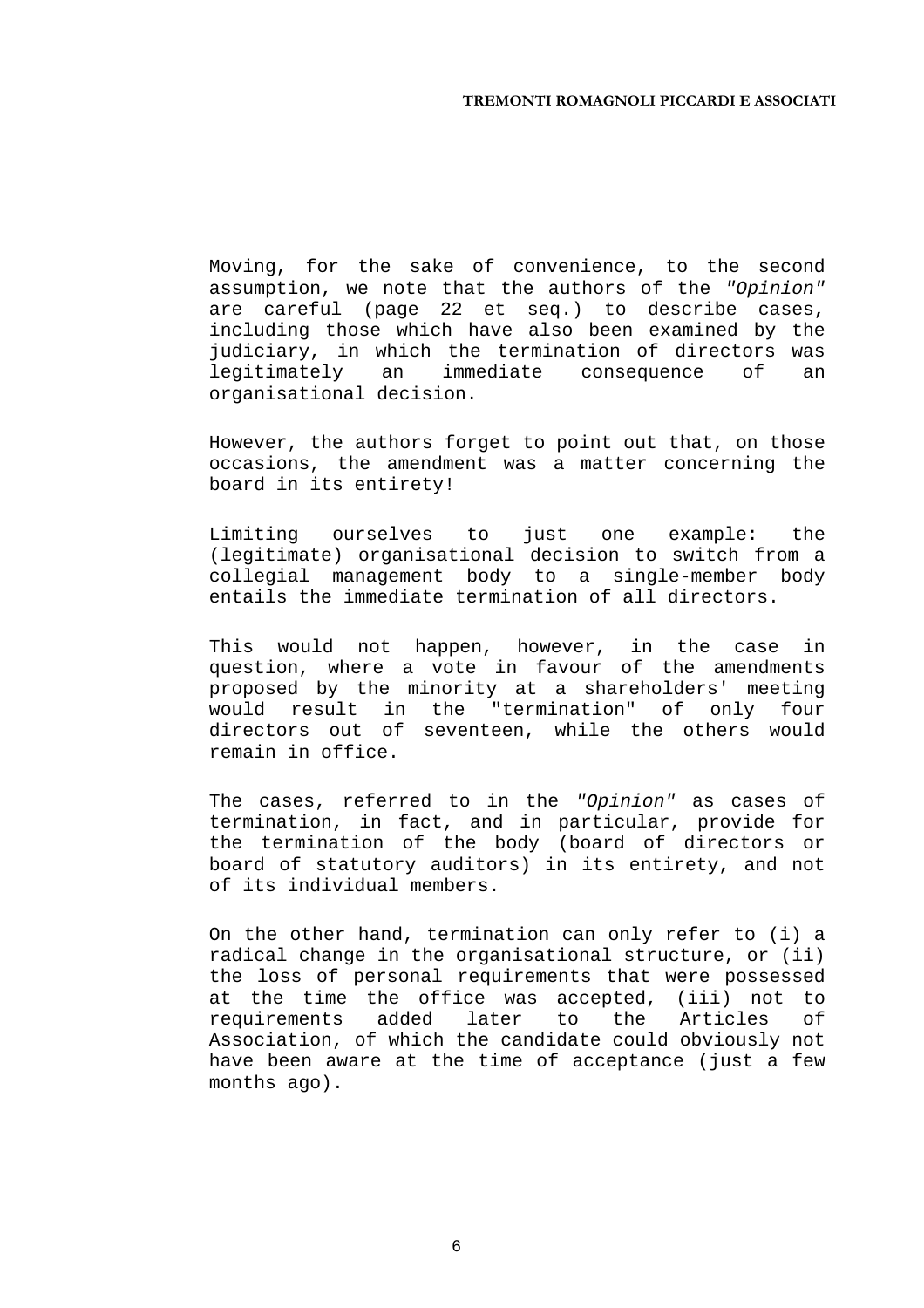All of this makes it clear that the matter can only be correctly qualified by the institution of *revocation.*

But, having identified the correct semantic scope (revocation, and not termination), it should be noted that *revocation* cannot be contained in a wider resolution and cannot be the (indirect) effect of a resolution with a different purpose.

More specifically, with reference to the case in question, since the revocation is interpreted as the effect of an implicit resolution, but - as the authors of the *"Opinion"* (p. 34) seem to point out - there is a hypothesis of an indirect negotiation, and regardless of the abstract legitimacy of these two institutions, in the case in question any resolution would certainly be unlawful if it did not provide for the continuance of effects.

Furthermore, the effect/revocation would not be undertaken at the place assigned by the Civil Code in this case (the ordinary shareholders' meeting) and would in any case be extraneous to the meeting's agenda.

This seems logical when considered from the perspective of those who proposed the amendments to the Articles of Association, because otherwise the clearly *personal*  nature of the proposed decision would be evident.

7. This last perspective brings to light a further inconsistency in the *"Opinion".* 

7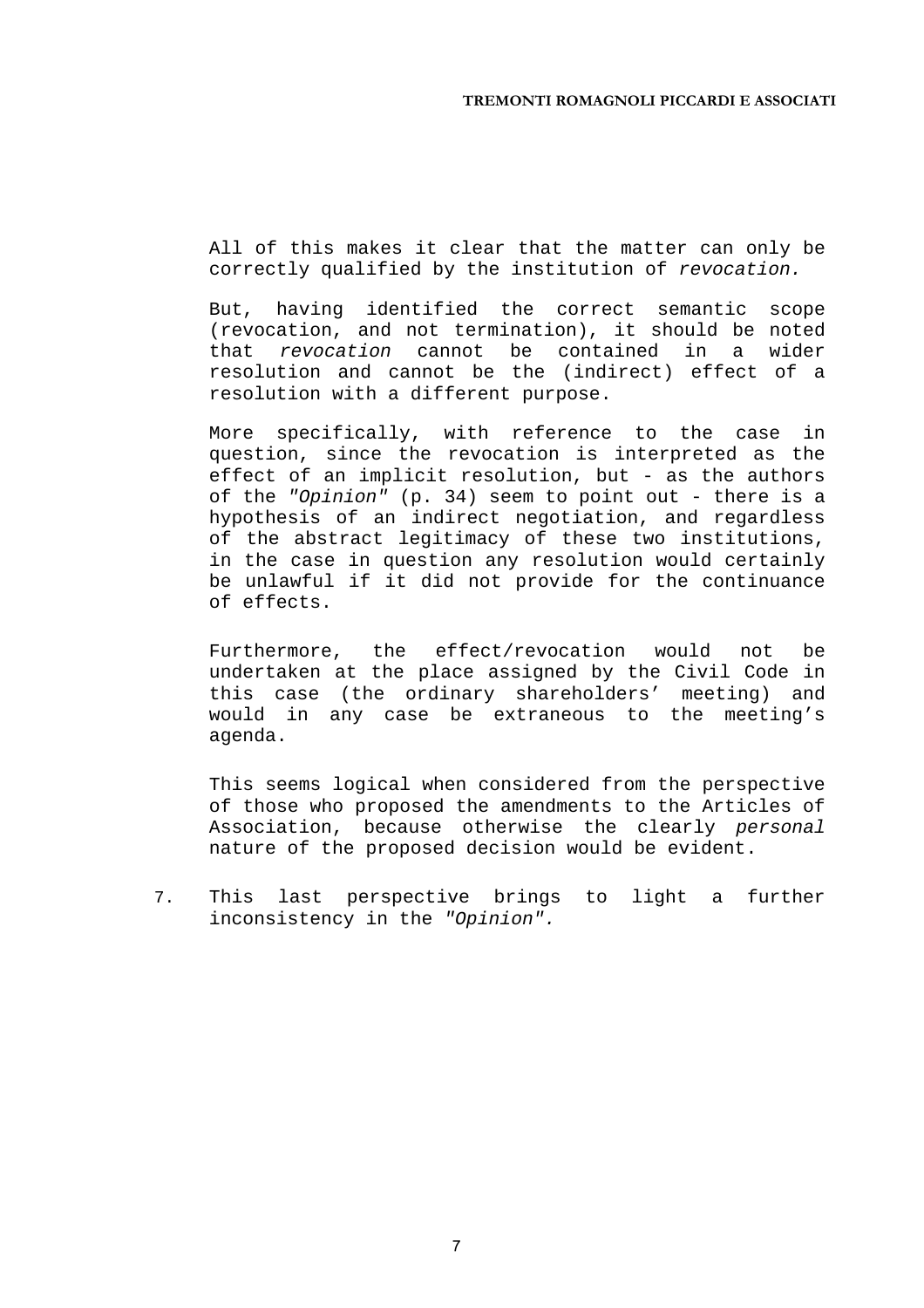In responding to the criticisms made in the professional opinions requested by the Company on the (lack of) information, a problem which is all the more serious since Cattolica securities are listed on the market, the authors of the *"Opinion"* essentially maintain that the necessary information would arise from the "arranged combination" of the "explanatory report" submitted by the minority shareholders in support of their request for the shareholders' meeting, and the supplementary information provided by the Board of Directors on 16 January 2020.

This interpretation is certainly unsubstantiated.

The information envisaged for listed companies is in fact intended to provide the shareholders that are called upon to vote on a particular resolution with accurate knowledge on the subject matter of the resolution. The information must therefore be formulated in accordance with the rules dictated by the law, rules that cannot be replaced by "substitutes".

In the case in question, the aforementioned nature of (implicit) *revocation* in the proposed amendment would mean that shareholders would need to be informed not only of the general practical scope of the decision, but also of the names of the directors who would be removed from office (who - a factor which is not legally decisive but which is certainly significant represent the senior management of Cattolica).

There is no sign of this last point in the documents cited in the "*Opinion",* which thus appears to justify a case of revocation without indicating the persons being revoked.

While the statement on page 37 appears quite ridiculous in affirming that, since there is legal disclosure regarding the persons holding the post of director, shareholders would in any case be able to find out the date of birth of each director and the "composition of the administrative body of the Company over time" (sic!).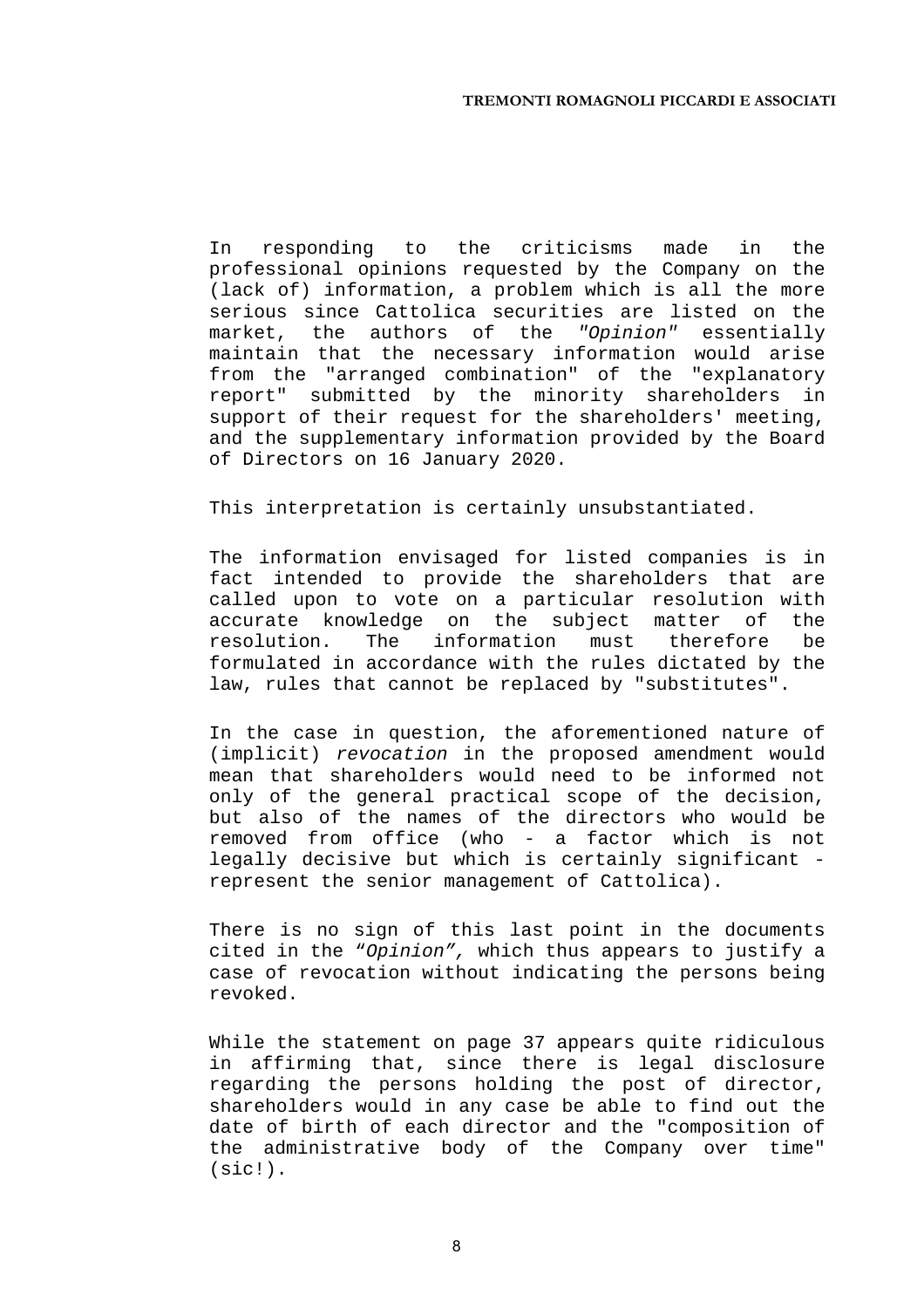(Also) in terms of information, the amendment resolution proposed by the minority should therefore be considered unlawful/irregular.

8. A final point worth considering is the provision which gives the most-voted minority list the option of appointing the sole deputy chairman and the chairman of the management control committee.

In this regard, I reiterate what we said in our opinion, that this would be attributing abnormal power to a list which could have obtained the consent of only a small number of shareholders; what is of note here is a clear contradiction inherent in the reasoning of the authors of the *"Opinion".* 

In particular, they acknowledge that the proposal, if accepted, would represent a *"unique"* event for a listed company. And yet they consider this choice as not being inconsistent with the law.

It should be noted, however, that, in their lengthy reasoning based on the supposed correspondence of the proposed governance amendments to an irresistible trend, both domestic and international, it is strange that in this case a solution is proposed which is instead totally detached from any market practice.

From a technical point of view, it should also be noted that the explanatory report of the proposing shareholders does not deal in any way with the problem of the mechanism for replacing the deputy chairman should this office become vacant. This strongly leads one to suspect that the provision of the Articles of Association under consideration would not pass the scrutiny of the supervisory authorities.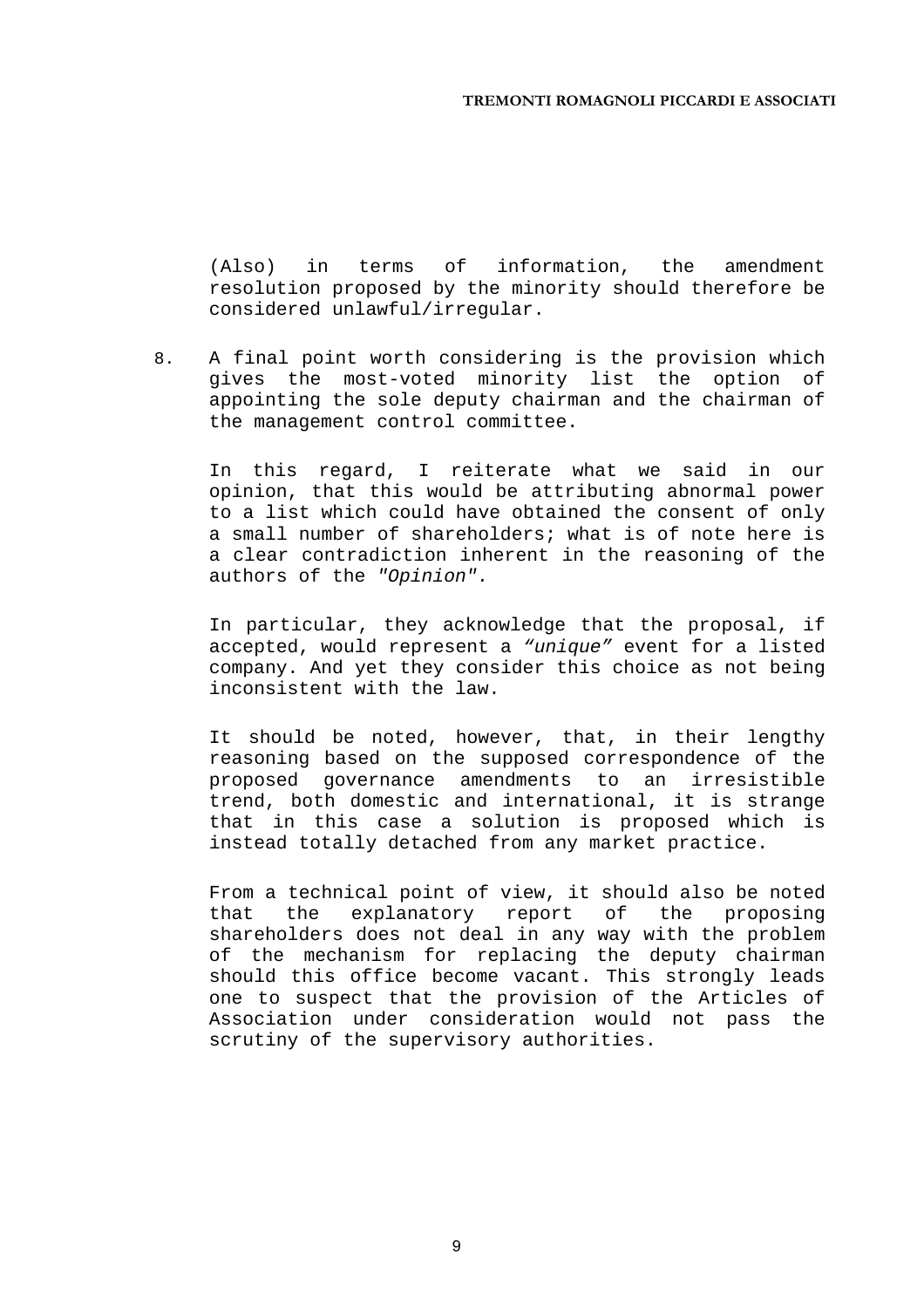#### **TREMONTI ROMAGNOLI PICCARDI E ASSOCIATI**

9. On the basis of all this, we believe that we can definitely confirm the conclusions of our opinion given on 13 January 2020.

Dear Sirs, we remain available for any clarification, and we express our best regards.

| [Illegible Signature]   | [Illegible Signature]  |
|-------------------------|------------------------|
| (Prof Sergio Patriarca) | (Prof Giulio Tremonti) |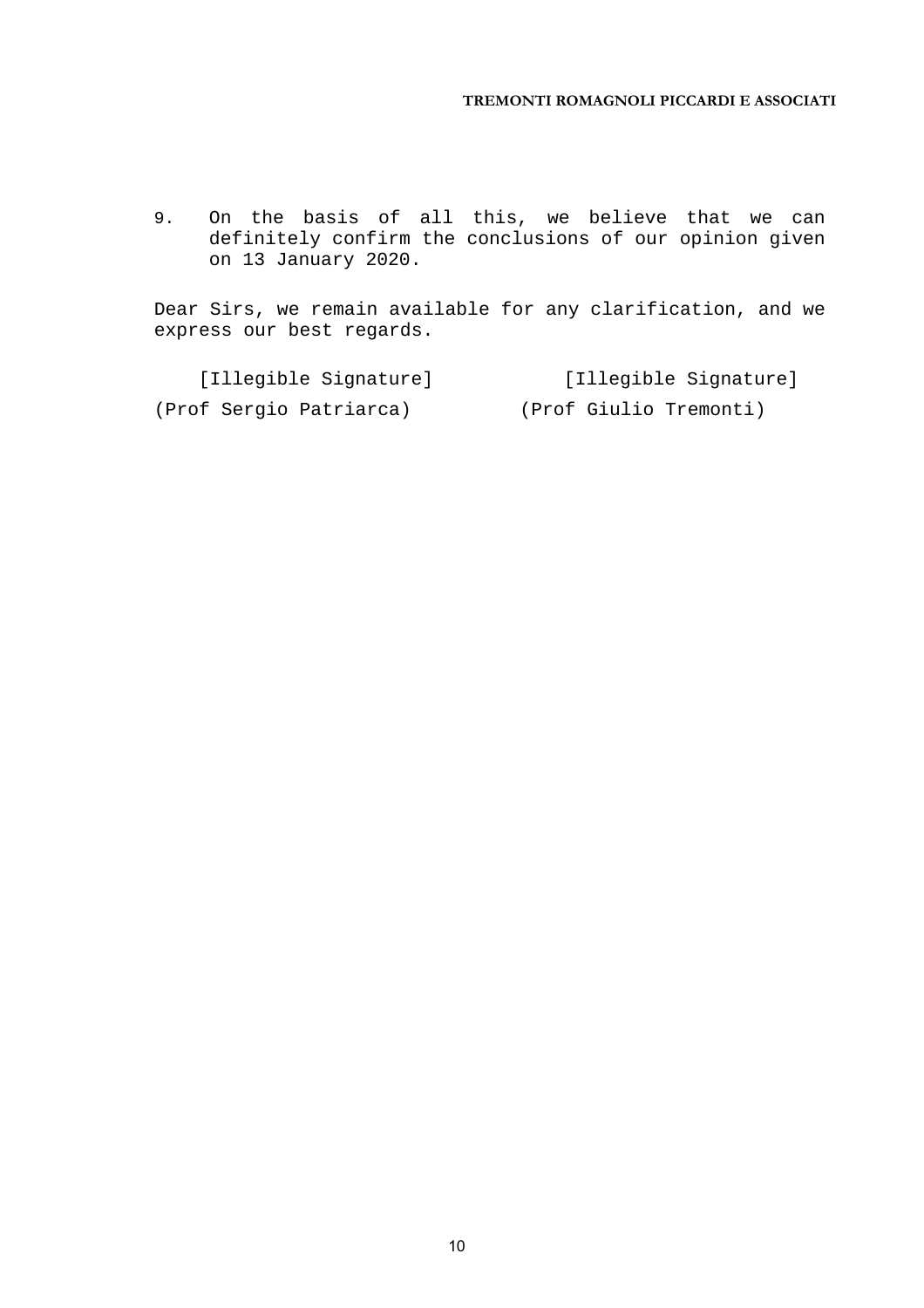*Notes on the independent opinion "for the truth" given by lawyers Prof. Niccolò Abriani and Prof. Marco Lamandini at the request of the shareholder Credit Network & Finance S.p.A.* 

Concerning the assessments and conclusions made by Profs. Abriani and Lamandini (in essence, contrary to the various opinions provided to Cattolica Assicurazioni soc.coop. by four university professors including the undersigned), the following observations can be made.

### **I) General introduction**

- 1. The "supplementary" autonomy of the Articles of Association as such cannot be called into question: what is certain is that there are limits and, above all, that for all the amendments intended to be immediately applicable with the proposal of the requesting shareholders of 18.12.2019, there must be a corporate interest underpinning the amending resolution, but not a non-corporate interest, which on the contrary seems to be the case here: the proposed amendment is based on inconsistent and grey grounds of alleged "good governance" (the proposed clauses with the greatest impact, namely the introduction of age and mandate limits and the figure of a minority Deputy Chairman are, in reality, extremely rare in listed companies and are in actual fact quite *unique,* in the way they are formulated, as even seems to be admitted in the opinion of Profs. Abriani and Lamandini, § 59, p. 25 and § 11.3, p. 44) and has no corporate interest, except for its purpose, which is indeed effective, of trying to "decapitate", in one fell swoop, the company's entire senior management with a singular, or rather anomalous, transitional clause (no. 59.3).
- 2. It should be emphasised that there is no clause in the current Articles of Association of Cattolica which is not compliant with any law or regulation, and therefore no clause needs  $-$  by law  $-$  to be amended.

Instead, the amendment proposed by the shareholders should be appropriately and sufficiently substantiated, particularly in a listed company of public interest, beyond its abstract legitimacy. It is difficult to find an appropriate reason of corporate interest, let alone public interest, in the proposal.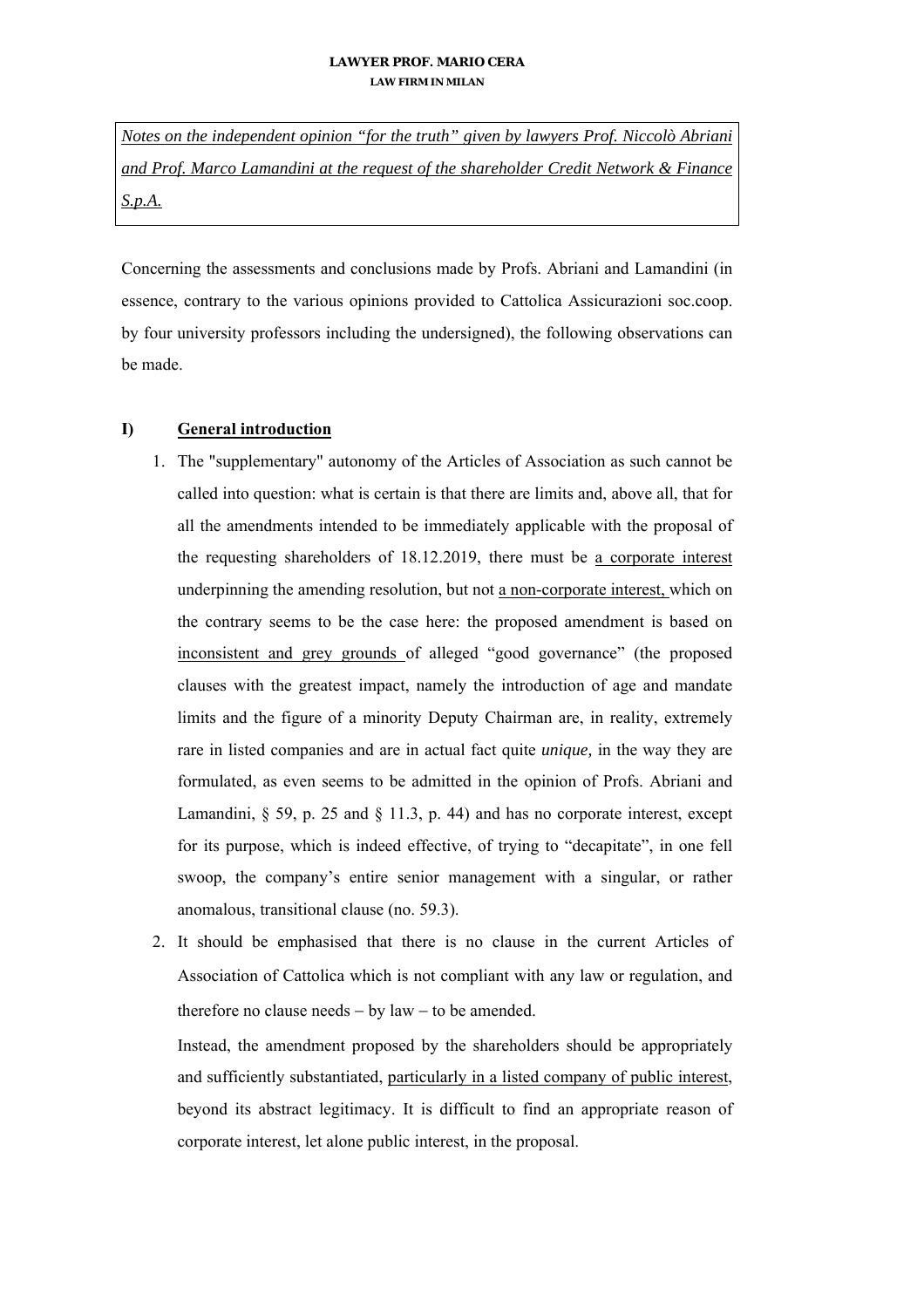This author cannot consider as relevant, here and now, the examination referred to in the opinion of Profs. Abriani and Lamandini of the position of the Indian Reserve Bank, the partnership limited by share (s.a.p.a.), or the references to the public limited liability company in French law, which are very far from the issue and the case in question. However, as sometimes happens, the excessive amount of information is used to hide the inconsistency of the statements.

### **II) Specific issues**

- **II.A) On the critical or anomalous aspects of the proposed new requirements (eligibility and tenure) for directors (maximum number of years in office and age limits), the associated revocation system and the related transitional rules.** 
	- 3. *The absence of prescriptive rules and the very different practices in other companies in terms of seniority of age and of length of service*

The independent opinion "for the truth" of Profs. Abriani and Lamandini states (pages 13 et seq.) that the proposed new personal requirements for directors (Art. 30.6: age limit and limit on years in office) are not prescribed by any general or special rule in our legal system and that there is wide debate in legal theory, including internationally, about the costs and benefits of introducing such requirements on a voluntary basis.

It would therefore be a matter of opportunity ("*eminently organisational choices*"*,* as also stated in the opinion given by Profs. Abriani and Lamandini).

According to the requesting shareholders and therefore the opinion of Profs. Abriani and Lamandini, this option is part of the broader context of strengthening the *governance,* as a means of promoting *"more effective and rapid forms of 'renewal' and, accordingly, of 'diversity', of the administrative body*"*:* whence it would be consistent with the corporate interest (it should be noted, however, that in a recent contribution Prof. Abriani stated that it was appropriate to provide for possible age and mandate limits in the Articles of Association, but in particular for the members of the Management Control Committee, in a perspective of independence and certainly not of immediate incompatibility: see N. ABRIANI, *Minority requests and new perspectives for corporate governance,* in *Dirittobancario.it,* editorial of 2 November 2019: "Developments regarding the anticipated 'limits of age and mandate for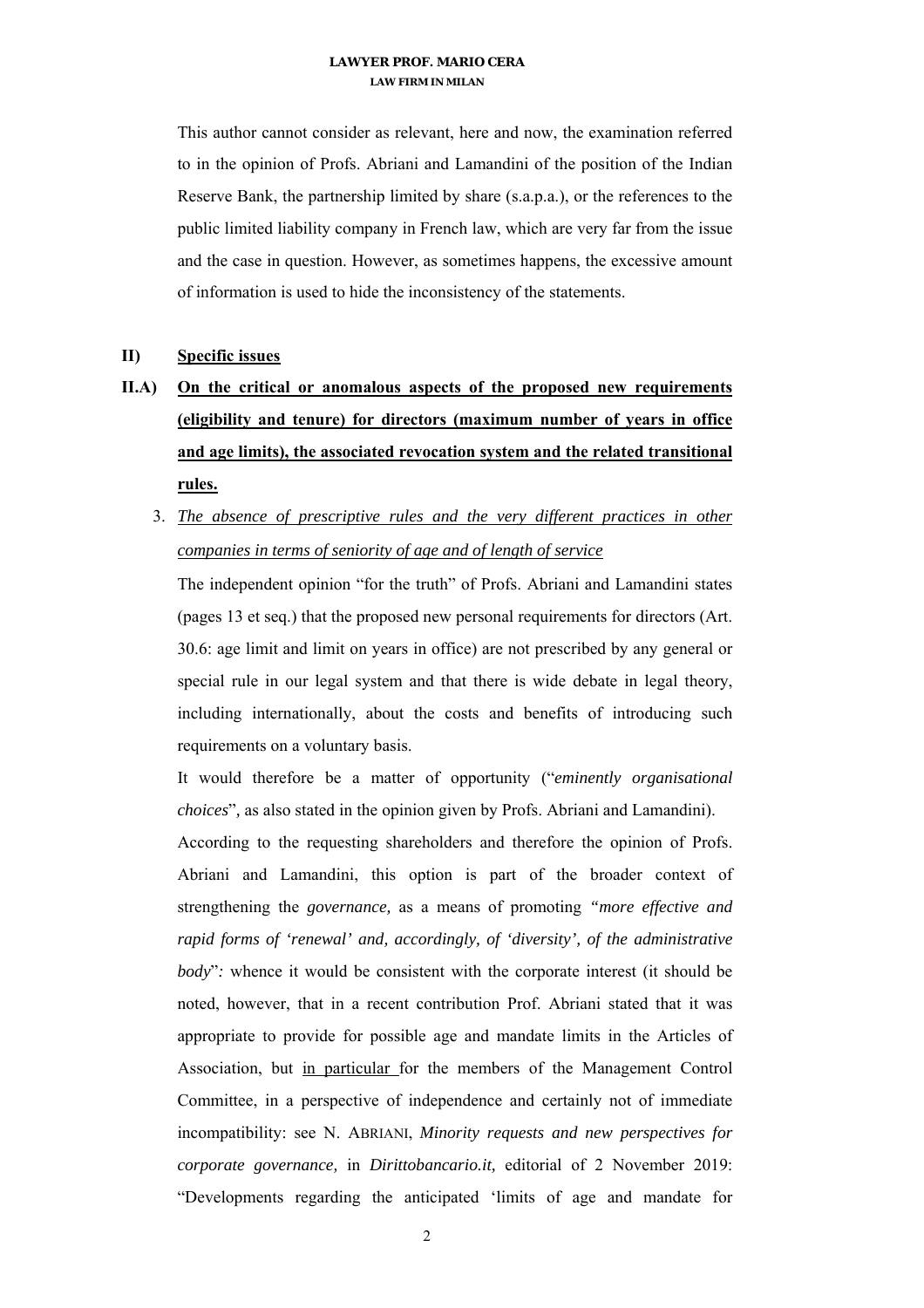directors' may be *no less compelling – and virtuous. Here it is not only a question of 'taking seriously' the nine-year term provided for in the Code of Self-Governance as a maximum limit for the independence of directors, requesting a more rigorous explanation for those wishing to deviate from it, but of considering whether it is not appropriate to predetermine this maximum limit in the Articles of Association; in particular for the independent members of the risks committee for banks, for the statutory auditors of companies with traditional systems and for members of the Management Control Committee of companies with a unitary board structure*"*).*

In fact, this author does not see how an amendment to the Articles of Association can be deemed to conform to the interest of the company when it immediately introduces into said Articles of Association a permanent element of instability in the term of office of the administrative body and therefore in the operation of the body (here, in particular, of the entire senior management of the company), which is anything but a principle of good *corporate governance*.

It should be noted that the corporate practice cited in the same opinion is quite different: in effect, the Articles of Association of Mediobanca and UBI provide (and, for a very short time, so did Generali) for an age limit only on appointment, while, with regard to a maximum limit for mandates, the Articles of Association of Mediobanca and Intesa Sanpaolo provide for the loss of the requirement of independence after a certain number of years in office; UBI provides for a limit to the special position of Chairman or Deputy Chairman after three mandates, and ICCREA Banca makes auditors ineligible for office after three mandates.

None of these Articles of Association (a negligible percentage is noted, however, in the *panel* of companies listed on the MTA and even more so on the European markets) provides for the immediate revocation of directors if they exceed the limits of age or term in office during their mandate, as would be the case in the proposed clause.

It is one thing to provide for eligibility requirements, whereby a person who does not have those requirements cannot be appointed; it is quite a different matter to provide that only those directors who exceed the limit of age or years in office during their mandate shall have their office terminated. In other words, and to reiterate: it is one thing to provide for grounds for revocation for the entire body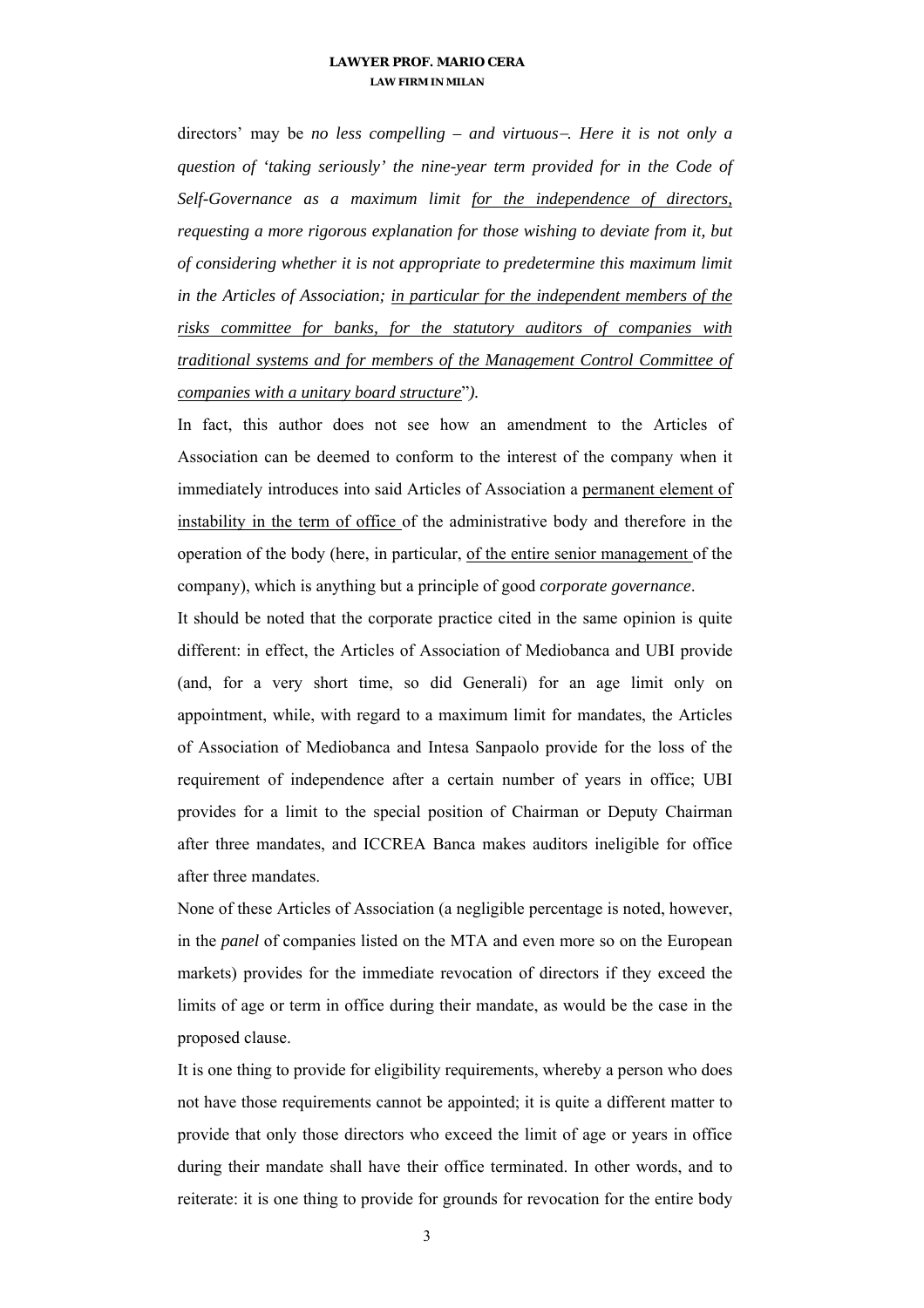due to organisational changes, but it is quite another matter to affect the subjective position of some directors only (not by chance in this case the top management), surreptitiously terminating their office.

The wording of the amendments, as proposed, therefore continues to raise important critical issues, but above all it is completely devoid of even a minimum of corporate interest, at least in the immediate future.

4. *On the implicit revocation following the transitional provisions proposed for the new personal requirements of directors, with the consequent unlawfulness, and on the abuse that is construed* 

It is indisputable (but not unique, as Profs. Abriani and Lamandini assert on page 26, § 62) that the nature of the singular transitional regime proposed by the requesting shareholders for the new requirements to be introduced, which would also be applied to members of the body already in office (see Art. 59.3) is critical.

In this regard, the opinion of Profs. Abriani and Lamandini assesses and justifies this option of the requesting shareholders, while at the same time acknowledging (see page 25, § 59) that it is different from that which *"the legislator now wishes to do with the draft legislative decree amending Article 76 of the Insurance Code, or that which has been done by the Corporate Governance Code and various Articles of Association of banks that have introduced additional personal requirements for directors (such as age limits), deferring the effects until after the expiry of the body in office.*"*,* since these have chosen *"a slower process of induction, by means of the Articles of Association, to the renewal of the directors in office*"*.*

The clause (which is already singular, as it refers only to one of the many amendments to the Articles of Association proposed at the same time) remains anomalous in its wording, perhaps precisely because it is based on the actual and opaque aims it pursues: it translates, in fact, into the selective revocation of the persons for whom it is intended.

There can be no doubt that directors may be revoked: however, with a legal instrument and the consequent responsibilities, namely calling an ordinary shareholders' meeting, a proposal, a resolution and possible compensation for damages in the absence of just cause.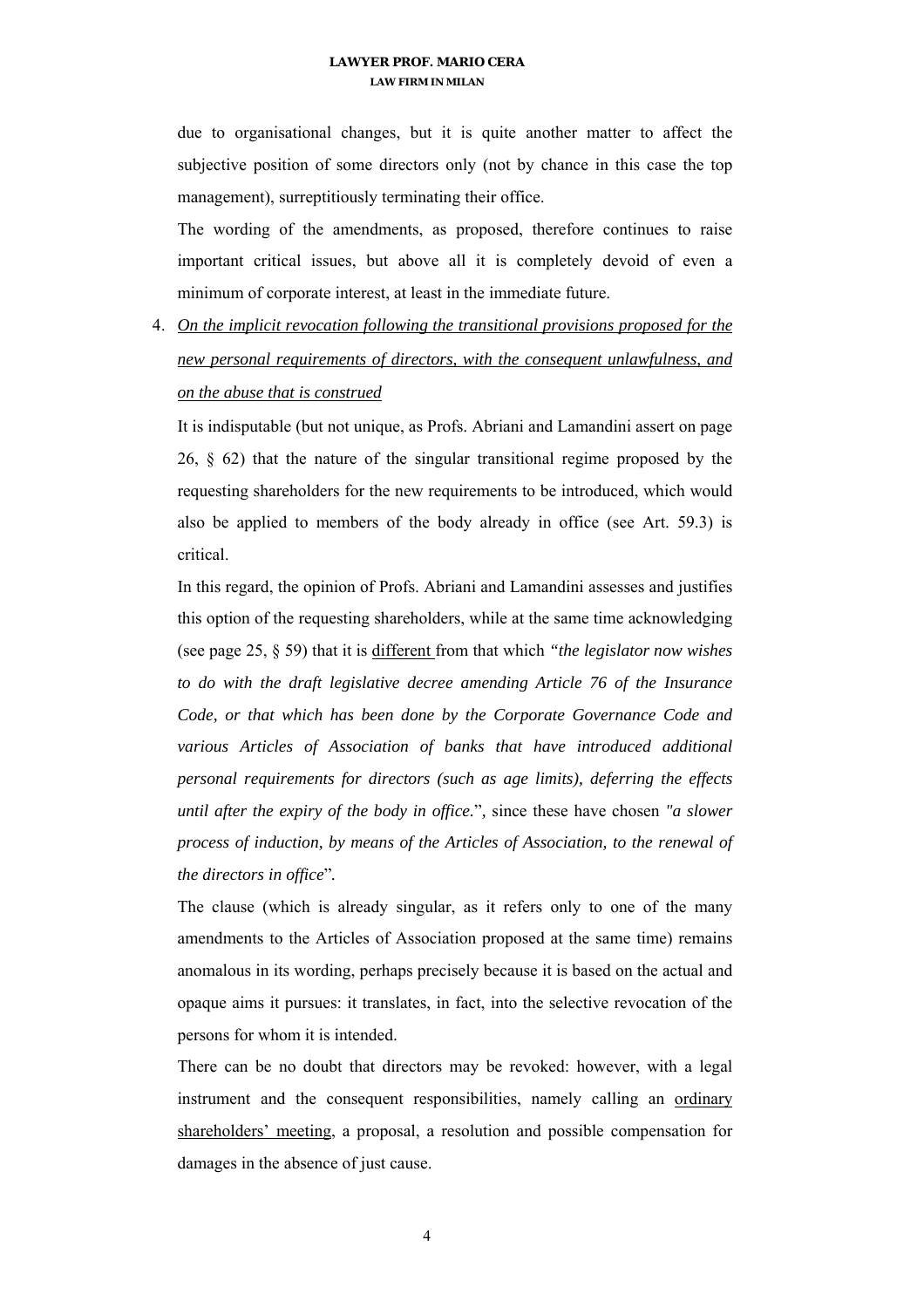There is none of this in the case in question, only an implicit, opaque, unjustified revocation by a non-competent body (the extraordinary shareholders' meeting).

In this sense, the case law invoked in the opinion of Profs. Abriani and Lamandini is not helpful, since it concerns very different cases (changes to the structure, including changes in numbers, of the administrative body, which was not in fact proposed by the requesting shareholders). In fact, the opinion itself does not exclude the possibility that in the case *in question,* a right to compensation for damages could be established, which is indeed implicitly admitted (see § 60, 65, 103).

To reiterate: it would be different if the body had been terminated due to new rules regarding its composition/function (as in a change to the administration and control system), it is different if only some of its members are terminated *(or, more correctly, are forced to terminate). In the case <i>in question*, the abuse, and therefore its illegality, lies in the lack of transparency of the proposal of the requesting shareholders and, conversely, in the absence of a corporate interest underpinning the proposal, precisely to the extent that, under the alleged cover of an *"evolution in governance",* it selectively impacts certain persons in the current administrative body, without even seeking to clarify this burdensome effect. Moreover, in this author's opinion, the fact that the revocation was obtained by means of a resolution of an extraordinary shareholders' meeting, and not an ordinary meeting, which would by contrast be competent, is illegal because it is contrary to the organisational and imperative principle of separation of the decision-making powers of the shareholders' meeting in ordinary and in extraordinary session. Essentially, the extraordinary shareholders' meeting is not allowed to deliberate on matters that are the competence of the ordinary shareholders' meeting and vice versa (see *ex plurimis,* Court of Cassation no. 14695 of 13.6.2017)

In any case, the described anomalies and critical issues of the proposed amendment to the Articles of Association under review here cannot be reduced to a question of compensation or indemnification, and to the possible risk of an *"uncertain"* prognosis according to Profs. Abriani and Lamandini (see page 40, § 100), to pay compensation or indemnification to the directors "impacted" by the amendment.

A similar line is even more jarring in the context of the self-declared proposal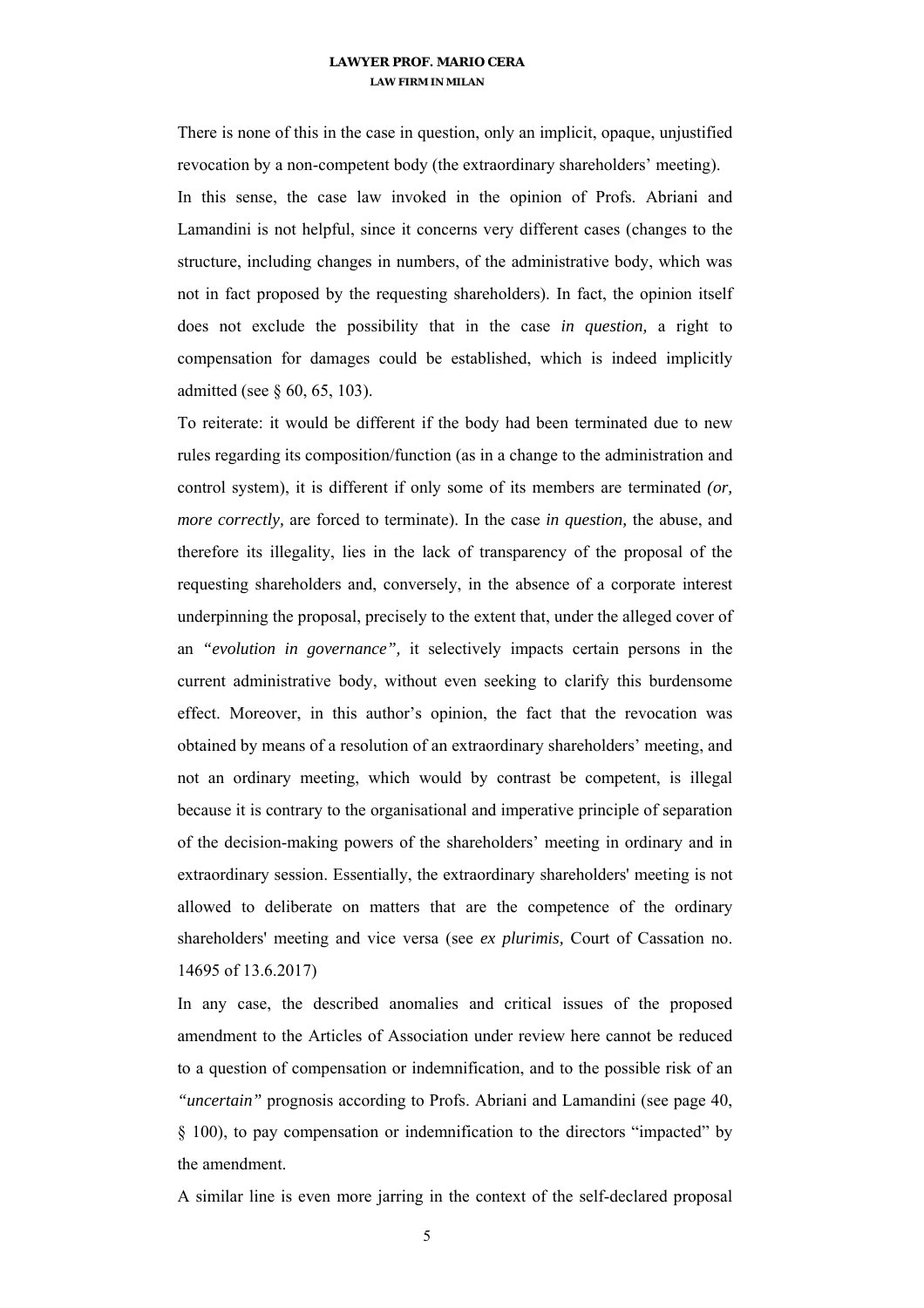for reform, claimed to be an improvement, of *governance,* or rather of supposed "good governance".

Moreover, any serious consideration on the "sound and prudent management" that must guide the Company, and therefore the relevant Articles of Association and their amendments, to be subjected to regulatory scrutiny, is missing from the perspective of the opinion under review here: the particular nature of the insurance company imposes considerations that are very different from those set out in the *de quo* opinion which would perhaps be sufficient for an ordinary cooperative company.

#### 5. *On the lack of information on the shareholders' proposal*

A further issue of a critical nature, which is also relevant, is the lack of adequate information from the requesting shareholders; an effective *disclosure* regarding the actual effects of the proposed resolution to be approved has been totally eliminated from the related explanatory report on the amendments to the Articles of Association. This means that there is no clear indication that this proposed amendment, if approved, would lead, *inter alia,* to the immediate termination of the offices of the senior managers of the company (Chairman, Acting Deputy Chairman, Deputy Chairman) and of a fourth director immediately thereafter.

The explanatory report on the amendments to the Articles of Association, all the more so in a listed company, must provide shareholders with comprehensive information prior to the meeting (not to mention the duty of transparency whereby companies must note the information on proposals for shareholders' resolutions to enable the informed exercise of voting rights by the shareholders, by all shareholders).

This lack of information is also explicitly recognised in the opinion given by Profs. Abriani and Lamandini (see pages 36-37, § 89 and 91), even if, paradoxically, they regard the lack as being filled by the information provided by Cattolica's Board of Directors at the time of the assessments expressed *pursuant to* Article *125(b)* TUIF (Consolidated Law on Financial Intermediation) on the proposal underlying the request to convene the meeting; these assessments evidently had another function and cannot in any case be sufficient to overcome the opaque nature or the inadequacies inherent in the shareholders' proposal or to remedy any of its shortcomings!

It should in fact be noted that the law requires shareholders who exercise their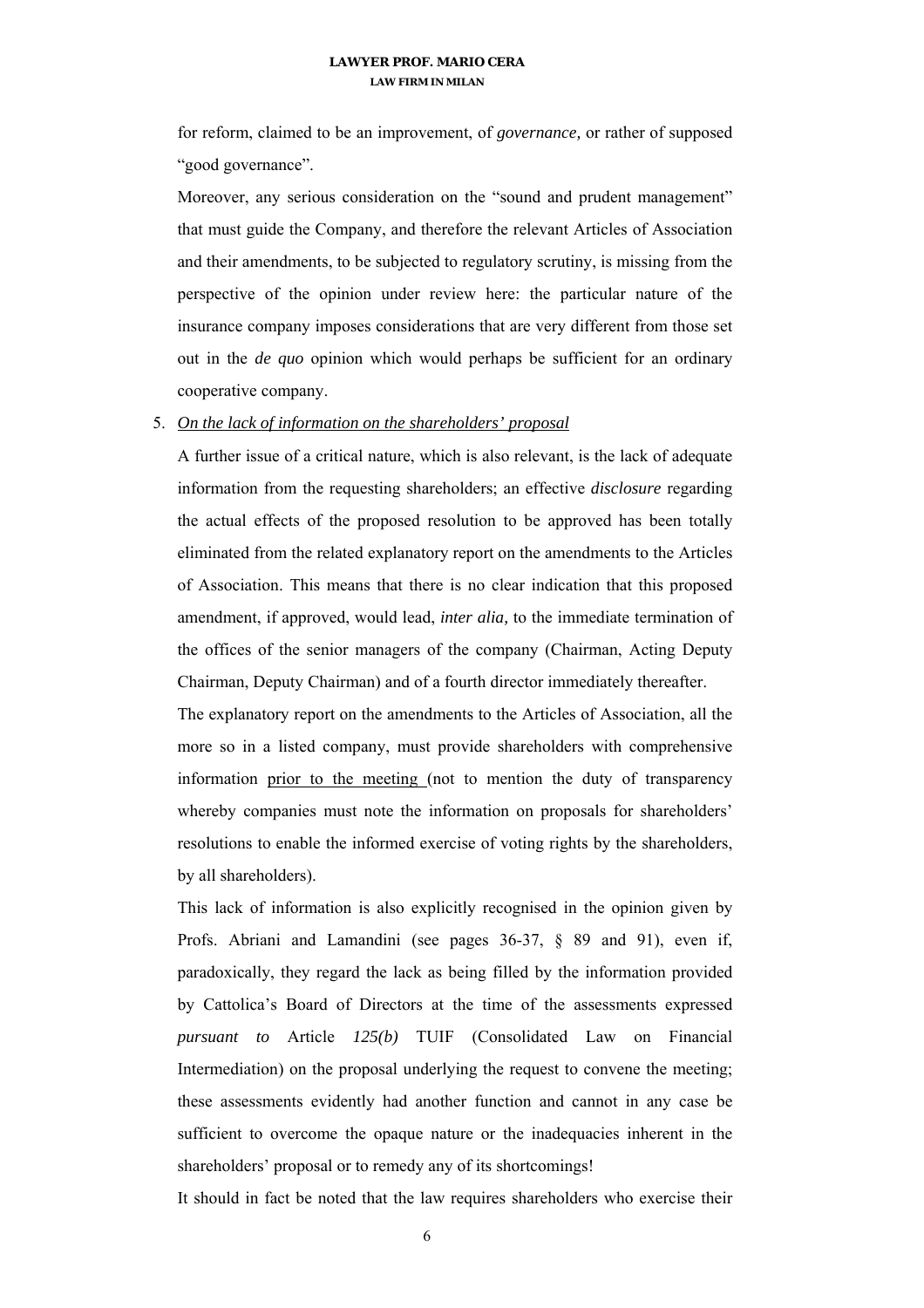right to request a shareholders' meeting *pursuant to* Article 2367 of the Civil Code to draw up an explanatory report on their proposals (see Article  $125(b)(3)$ ) of the TUIF). It is unusual for requesting shareholders to rely on directors to fill in their gaps - directors' assessments have other purposes! The fact remains that the insufficient information underlying the proposal invalidates, or may invalidate, the resolution to approve it.

### **II.B) On the critical or anomalous aspects of the proposal for a reinforced presence quorum for the transfer of the registered office**

6. With regard to the issue of raising the presence *quorum* for resolutions concerning the transfer of the company's registered office outside the territory of the Verona City Council, the opinion of Profs. Abriani and Lamandini merely refers to the provisions of the Civil Code on this matter, simply considering that the provisions for public limited liability companies are applicable.

More specifically, citing a single item of case law, the opinion asserts that *"the provision of a minimum quorum at second call in order to safeguard the company's foothold in the local area in relation to its registered office does not appear to be intended to limit the company's activity (a limitation of activity which, moreover, would not be determined by this provision) but rather, in accordance with the indications of legal theory, to promote the participation of shareholders"* (see p. 42). This is also acceptable in principle, since, as a cooperative society, it could be fair and of general interest to encourage as much participation as possible in company events. However, what the opinion does not consider - omitting, moreover, to take a clear position on what was expressed in this author's previous opinion - is that it is precisely the nature of a cooperative, with a very large audience of shareholders, which does not allow an excessive increase in the *quora* required for shareholders' meetings and resolutions: it would in fact be unthinkable, in a publicly held company such as Cattolica, to necessarily require the participation of several thousand shareholders only, mark well, to discuss adopting a resolution, albeit one relating to an important, but certainly not fundamental, aspect of corporate life. On the basis of these considerations, which may be somewhat trivial, what has already been stated is clear: *"raising the* quorum *required for meetings (and, mark - not for resolutions) for an extraordinary shareholders' meeting restricts the rights of*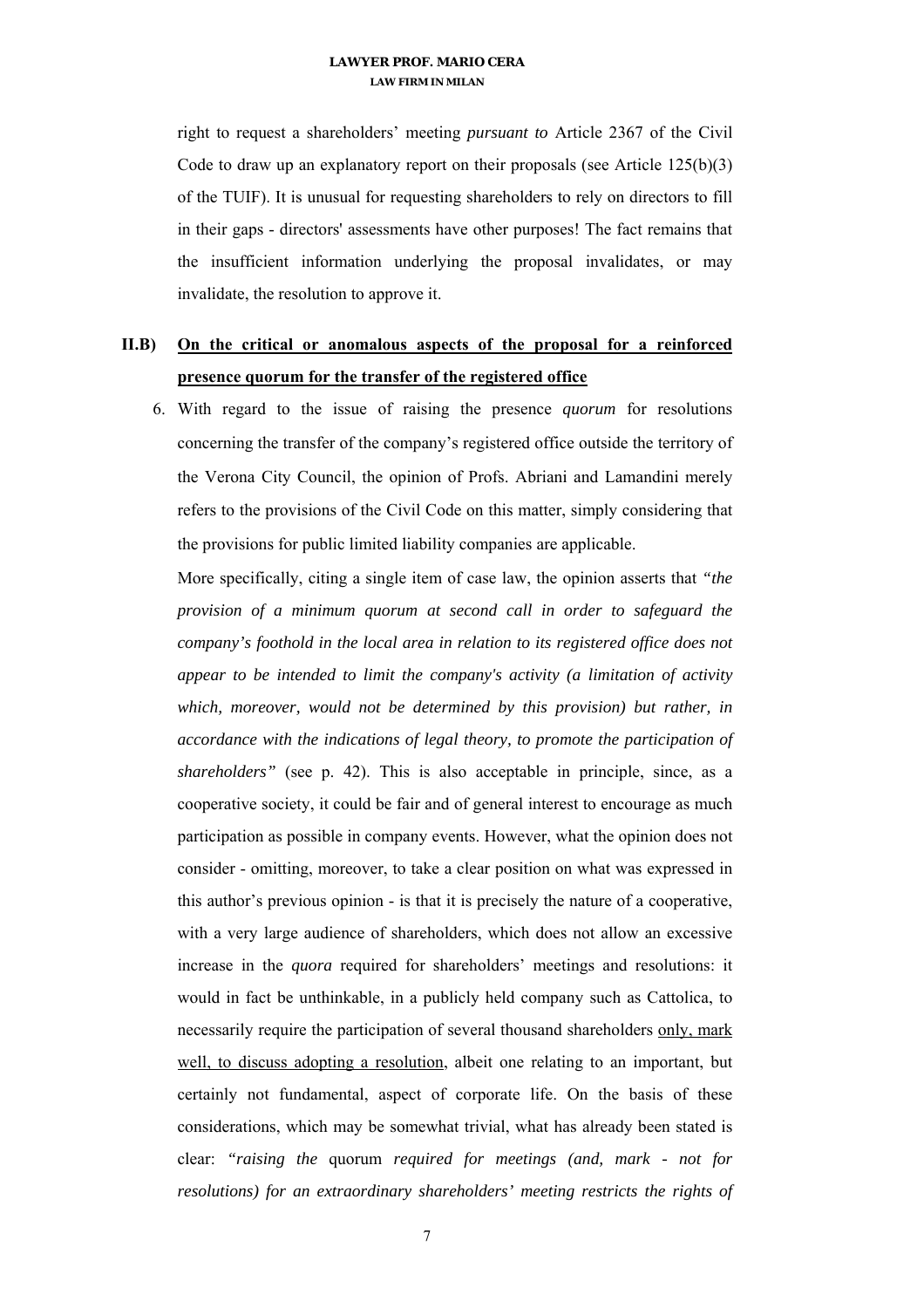*shareholders and the possibility of extraordinary market transactions"* (see our opinion dated 14.1.2020, p. 4), not least because it is a listed company, which must be mindful of the provisions of the supervisory authority, in banking matters, but which also apply to the case in question, as regards amendments to the Articles of Association, on excessively raising the quora of shareholders' meetings, i.e. that *"there is a need […] to avoid boards having particularly high*  quora *for resolutions, such as to hinder the decision-making processes"* (cf. Annex A, Title III, Supervisory Instructions for Banks, Circular No. 229/1999). The principle is clearly applicable, given Cattolica's specific cooperative characteristics, to the *quorum* required for shareholders' meetings, and indeed, all the more so as indicated above, given that requiring the presence of too many members could in fact prevent any decision being taken, perhaps not even allowing examination of a proposal, which could also be of interest to the company and to many members, whether or not they are from Verona.

The observations of the opinion in question concerning the presence of a higher *quorum* for the meeting at first call (which in practice, as is well known, is never constituted, despite legal provision) are meaningless, as is comparison with other clauses of Cattolica's Articles of Association. In particular, Article 57 provides for the case of a resolution to wind up the Company, that is, an event of such magnitude, including at general and "market" level, for which a particularly qualified *quorum* is well justified. As regards Article 58, it should be noted that its history and *rationale* are deeply rooted within Cattolica, and one could say they relate to the very essence of the company: therefore, since they have metalegal and meta-economic value, it is not possible, at least here, to compare their significance to that of other organisational provisions in the Articles of Association, whether current or merely proposed at this stage.

A possible proposal to change the Company's registered office cannot, on the one hand, be equivalent to the "traumatic" event of winding up, nor can it be in any way considered as an event that would require greater participation than a normal extraordinary shareholders' meeting to amend the Company's Articles of Association; this is because, while recognising the territorial link between the Company and its current registered office, it cannot be disregarded that Cattolica is a publicly traded company which could, if necessary, encounter the need or the opportunity to change its registered office, while still maintaining the link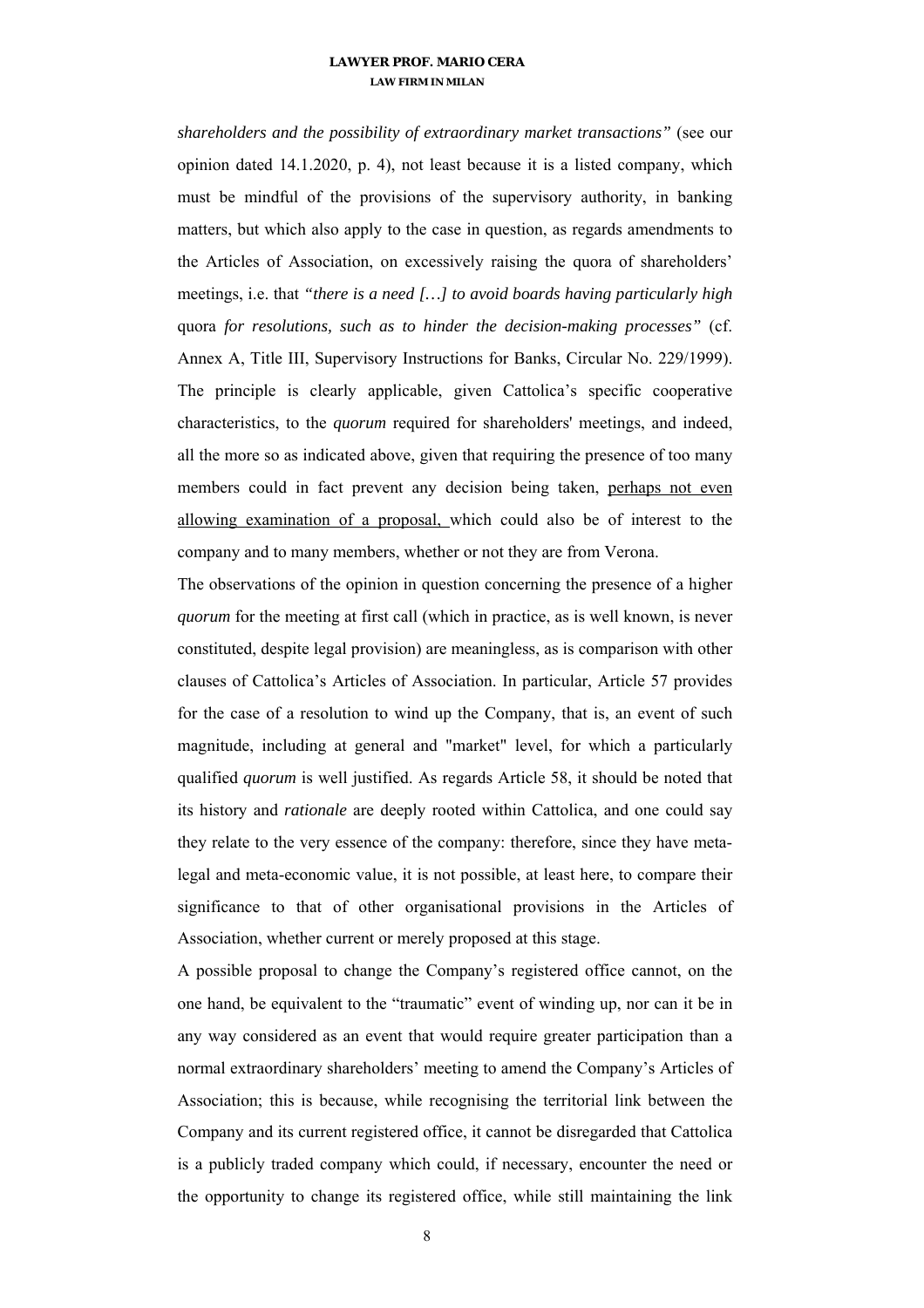with its territory of origin. The references in the opinion examined here to the registered office and the executive board as being necessary for authorisation purposes are clearly incongruous and unnecessary, and it is not even worth dwelling on them further.

Moreover, it should be stressed that in this author's opinion the objection to the clause was made not in terms of legitimacy, as Profs. Abriani and Lamandini seem to be implying, but of opportunity and consistency with the demands of a company that is supervised as well as listed, and of public interest (and therefore for the specific purposes of supervision).

# **II.C) On the critical or anomalous aspects of the proposal regarding the position of Deputy Chairman of the Board of Directors to be reserved for a minority list director**

7. Once again, Profs. Abriani and Lamandini have not taken a specific position and nor have they refuted the defect found by the undersigned in relation to the uncertainty of application of the proposed clause (and those related thereto), which reserves the position of Deputy Chairman for a member taken from the minority list (Articles 33.4 and 33.10 of the proposal of the requesting shareholders), giving rise instead to excessive discrepancies in this regard.

In particular, in the analysis of the "practical working" of the proposed Article 33.10, some "short circuits" were identified in the application of this clause in the event of the necessary replacement of the Deputy Chairman, which were not denied, or even examined in the opinion of Profs. Abriani and Lamandini; this is with reference to: both the position in which the Chairman of the Control and Management Committee could find himself (since, as a member of the Board of Directors, he would participate in the submission of the candidate representing the Board for the position of Deputy Chairman and could therefore be in opposition to the candidate representing the shareholding structure that had contributed to his own appointment) and, above all, the lack of coordination (which was necessary) between the proposal to reserve the office of Deputy Chairman for a member taken from the minority list (Article 33.10) and the general rule governing the replacement of directors terminated by a majority vote of the Shareholders' Meeting and by list voting (Article 34.4).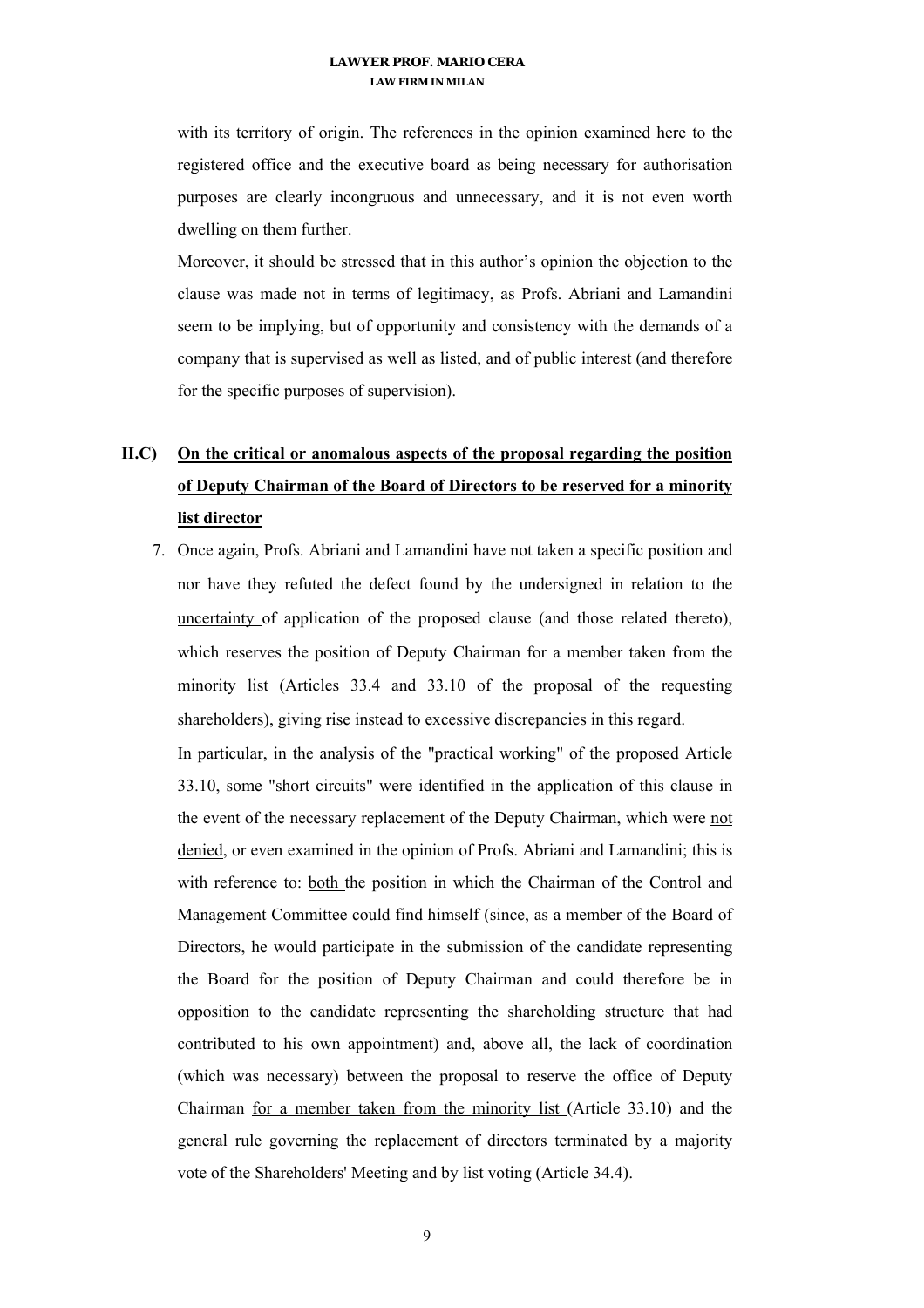In essence, the lack of coordination and the lack of provision of an adequate and automatic mechanism, as there usually is in Articles of Association of a company, such as Cattolica, with a unitary board structure, for the Chairman of the Control and Management Committee (who represents, or at least tends to represent, the minority), to replace the Deputy Chairman during the term of office - or, to quote Prof. Abriani, the failure to carry out a *"due "repechage" of the first eligible candidates not elected from the list"* (precisely as a comment on the Articles of Association of Cattolica switching to a unitary board structure, in N. ABRIANI, *Minority requests and new perspectives for* corporate governance, as cited above, p. 3) - could well result in either (i) the non-compliance *tout court* with the provision referred to in Article 33.10 or (ii) the election of a person taken from the minority list but different from the one from which the Chairman of the Management Control Committee was taken and which could, by chance, even be the one submitted by the current Board of Directors; and with the de facto frustration of the provisions of Article 33.10 of the shareholders' proposal; the uncertainty of application due to the failure to carry out *"due repechage"* in practice vitiates the proposed amendment.

Further inconsistencies and anomalies in the clause *under consideration* found in this author's opinion which were not denied and not disputed by Profs. Abriani and Lamandini concern:

- (i) the case of the minority Deputy Chairman taking over the Chairman's functions *ad interim* , subject to the supervision and control of the Chairman of the Control and Management Committee who always represents the same side as he himself represents, with the obvious frustration of the *rationale* of Article 148, paragraphs *2(b)* and 4*(b)* of the TUIF;
- (ii) the probability, for numerical reasons, given the proposal to exclude the Chairman from internal board committees (Art. 46.4), that the Deputy Chairman would sit on the appointments committee, with the foreseeable "absurdity" of being called upon, as a minority director, to guide the assessment of candidates and appointments and to form lists representing a structure that is different from the one he represents.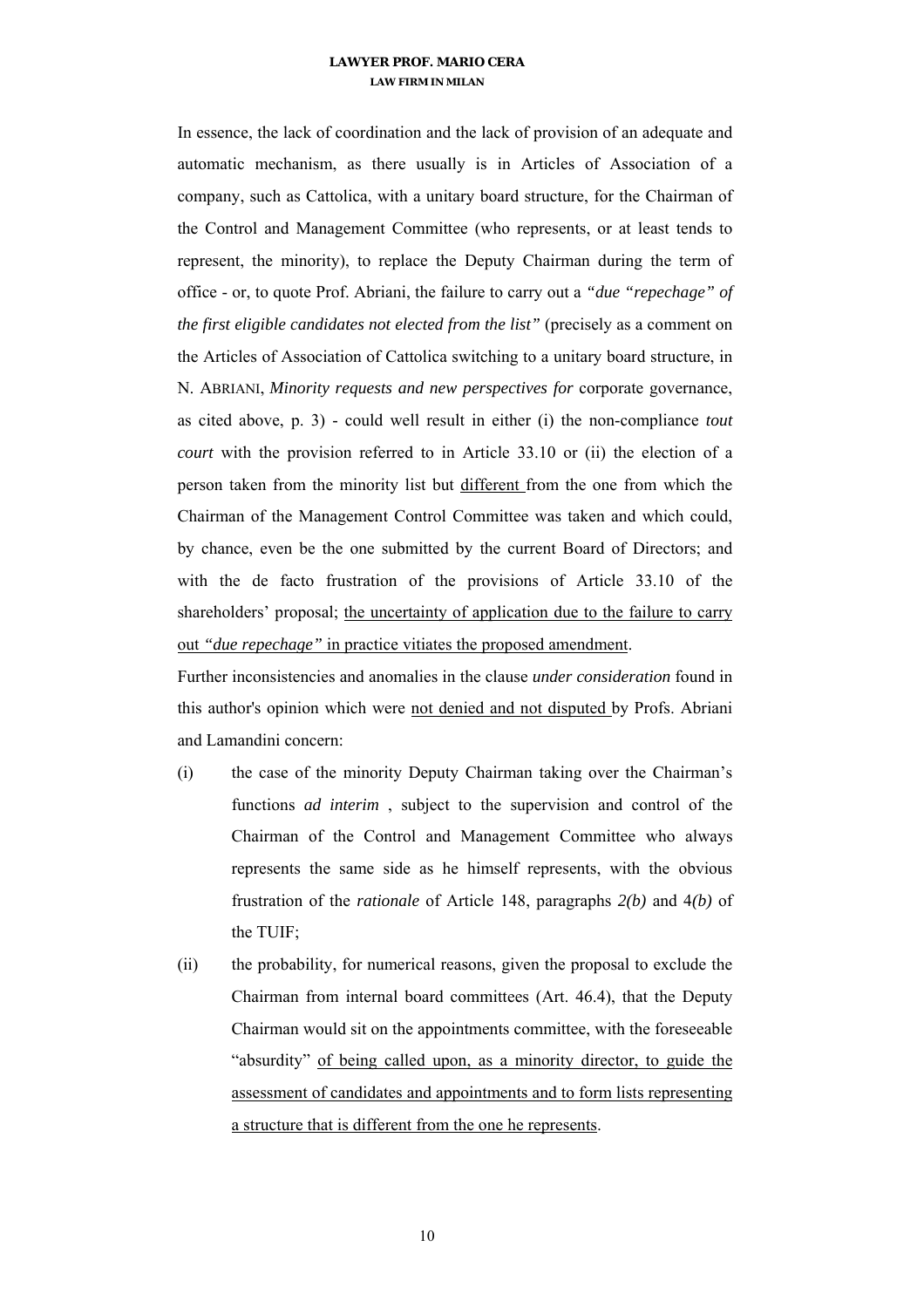As for the observations made on the new Code of Self-Governance, it should first of all be reiterated that the version of the Code referred to is not - as Profs. Abriani and Lamandini claim - the one approved by the Corporate Governance Committee in January 2020, given that this is applicable, for companies adopting the Code, *"as from the first financial year starting after 31 December 2020".* In any case, certain principles and recommendations of the above Code are cited if it may be said - improperly (see the opinion of Profs. Abriani and Lamandini, page 9) since they are not congruous (or in line) with the proposed amendment to the Articles of Association requested by the requesting shareholders, with the furtive intention to confuse, by assimilating cases that are actually very different, namely the proposal for a minority Deputy Chairman and the provisions (not applicable, it must be reiterated) of the new Corporate Governance Code relating to requirements of independence. In this author's view, these considerations are purely speculative and instrumental, if not misleading. As proof of this, it should be noted here that there are no principles or recommendations in the new Corporate Governance Code with regard to a minority director, an aspect which is disregarded by the Code.

It is quite clear from this perspective that the mere possibility of an independent Chairman in the new Corporate Governance Code (see recommendation no. 7, last paragraph, referred to in the opinion of Profs. Abriani and Lamandini, p. 45, § 116) is a very different situation that is in no way comparable to the proposal of a Deputy Chairman taken from the First Section of the Minority List (it would still have been different if the proposal had provided, as an additional condition, for the aforementioned Deputy Chairman to possess the requirements of independence, but it does not).

It is sufficient to remember that *"the independence of the director is different from the "origin" of the candidature or the appointment by majority or minority shareholders"* (M. VENTORUZZO, *The composition of the board of directors of listed companies after Legislative Decree no. 303 of 2006: first observations,* in the journal Riv. società, 2007, 236) and that *"not all "minority" directors must necessarily meet the requirements of being independent, and not all independent directors are elected by the minority of shareholders"* (R. RORDORF, *Independent directors,* in the journal Giur. comm., 2007.1, 155).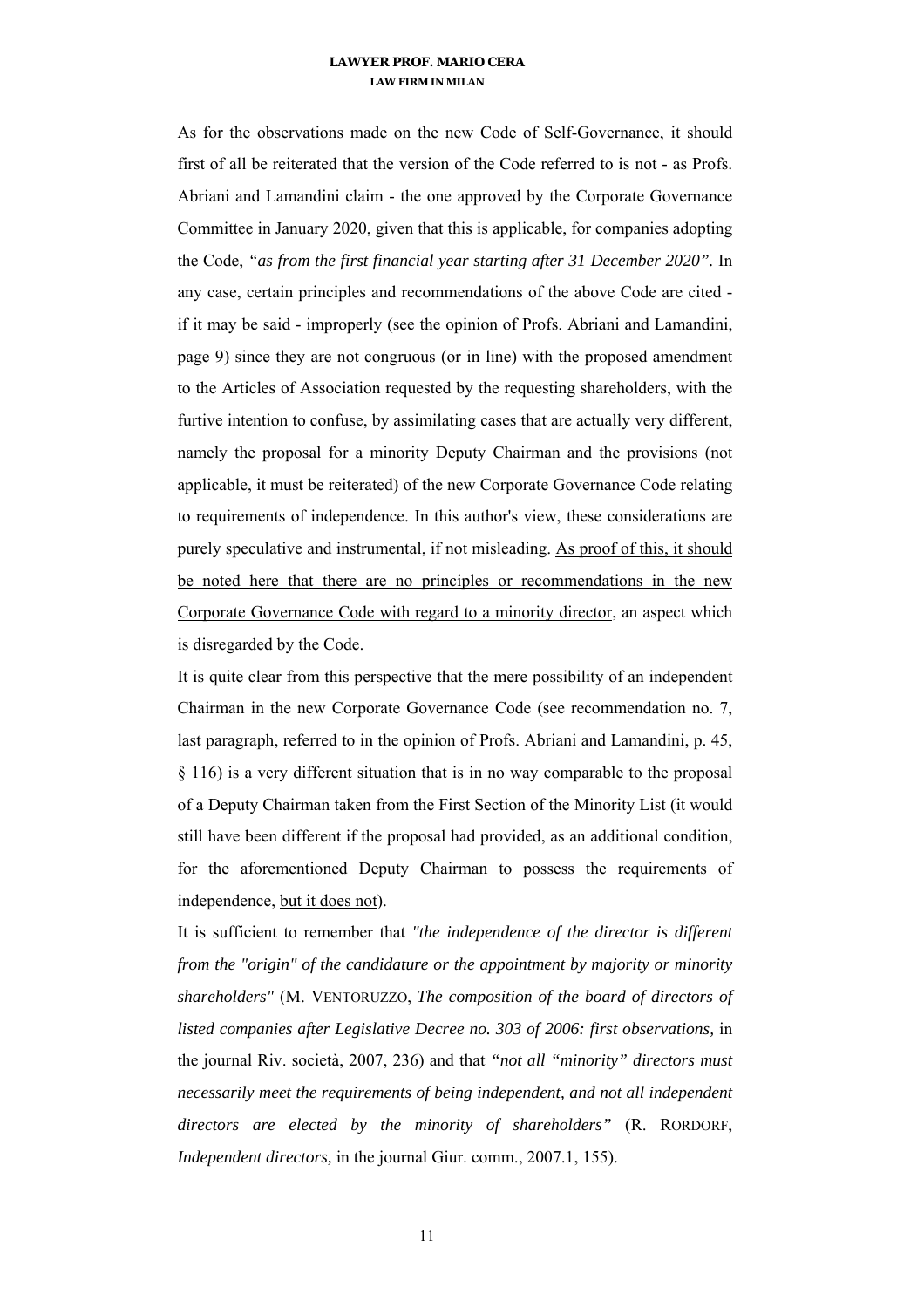Essentially, the opinion of Profs. Abriani and Lamandini does not specifically dispute the validity of what the undersigned stated with regard to the proposal of reserving the position of Deputy Chairman of the Board of Directors for a director from the minority list (see opinion dated  $14.1.2020$ ,  $\S$  2.3), but in this regard it becomes clouded by considerations that are of little relevance if not useless for specific purposes.

#### **III) Conclusions**

To conclude, very briefly: while appreciating the weighty and rather too comprehensive work of Profs. Abriani and Lamandini, this author must, in all conscience, reiterate that the proposals to amend the Articles of Association that were the subject of the shareholders' request on 18.12.2019, relating to clauses 1, 24.3, 30.6, 30.6, 30.9, 33.4, 33.10 and 59.3, appear in the first place not to be in the interest of the Company, and therefore of the undertaking and all its shareholders, and are also completely inappropriate in the perspective of the sound and prudent management of the Company, and clauses 30.6, 30.9 and 59.3 are in themselves considered unlawful and in any event liable to create operational and compensation risks for the Company, while clause 59.3 appears to be unlawful for the effects that it would entail.

Milan, 03 March 2020

[signature]

(Prof. Mario Cera)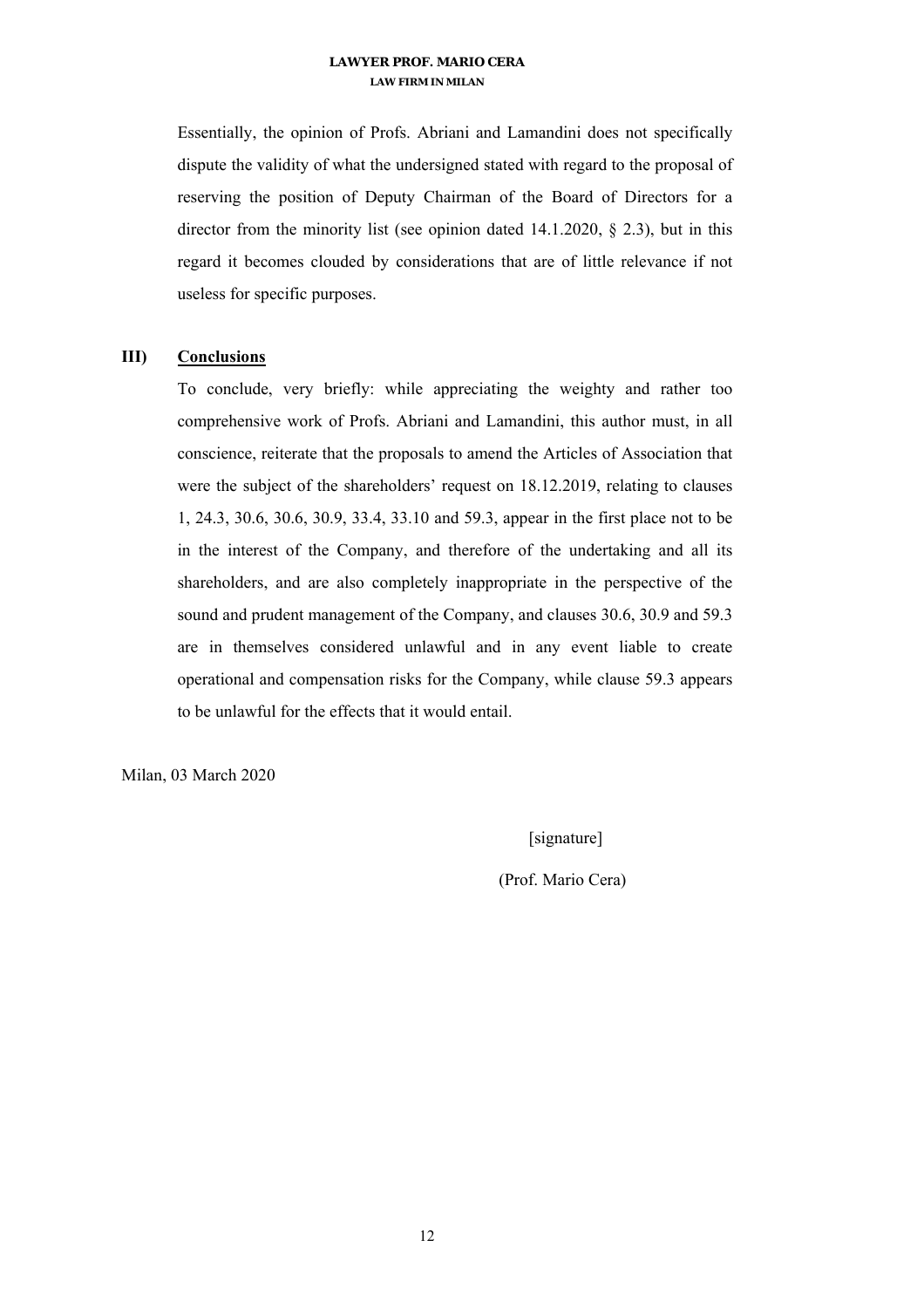# STUDIO DELL' AVV. PROF. MATTEO RESCIGNO

LARGO AUGUSTO, 3 - 20122 - MILANO TEL. 02/79.53.01 - FAX 02/79.55.09

E-MAIL segreteria@studiomrescigno.it

### PROF. MATTEO RESCIGNO

Professor of Commercial Law at the Università degli Studi di Milano

Milan, 5 March 2020

**Società Cattolica di Assicurazione-Soc. coop**. Lungadige Cangrande, 16 37126 Verona Giovanni.glisenti@studioglisenti.it For the attention of the Chairman of the Management Control Committee Giovanni Glisenti

# **Re: Second opinion on certain clauses - articles 30.6, 30.9 and article 59.3 - subject to a request for amendment or for addition to the Cattolica Articles of Association at an extraordinary Shareholders' Meeting called at the request of shareholders. Considerations on the Abriani-Lamandini opinion**

I have been asked to comment on the opinion given by Professors Abriani and Lamandini on the issues which were the subject of my previous opinion dated 14 January 2020.

I would like start by saying that my reading of the opinion submitted by Professors Abriani and Lamandini has not altered the conclusions I reached in my previous opinion.

The reasons for my conviction are as follows.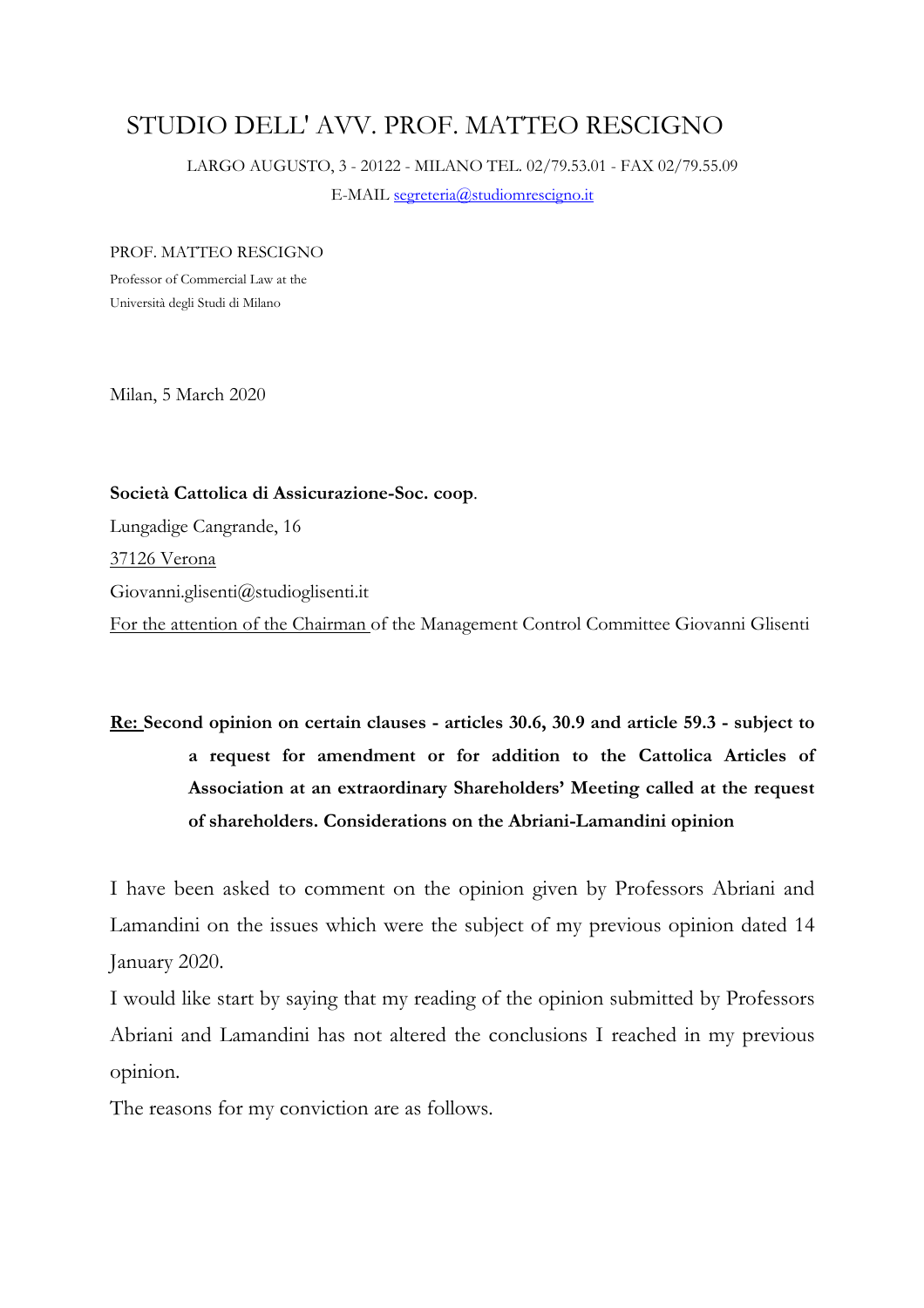**1.** Firstly, I note that the opinion does not address the specific content of the resolution submitted for the attention of the shareholders' meeting.

I recall that clause 30.9, governing forfeiture of the office of director based on the eligibility requirements in paragraph 30.6 (including the new ones), links this forfeiture to the "**loss** during the term in office of the requirements". The transitional clause (50.9) states that the amending provisions in paragraphs 30.6 and 30.9 shall apply as of the date of approval of the financial statements, and therefore the transitional provisions also refer to the possibility of forfeiture due to **loss**  during the term in office of the requirements.

The formula used is unequivocal (and, moreover, cites the text of the law): it is not the lack of the new requirements to cause the forfeiture, but "the loss during the term in office" of the requirements. Eligibility requirements that are not required at the time of appointment cannot be lost during the term in office.

Had this been the intention of the proponents, the clause should have related the forfeiture to the **lack** — and not the **loss** — of the new requirements introduced by the articles of association, which would evidently have constituted: a) in formal terms:

 an unlawful retrospective effect of the requirements of the articles of association that did not exist at the time of appointment;

 circumvention of the rules on the appointment and revocation of directors of listed companies, which certainly do not state that the revocation of a director may be the effect not of a resolution of a shareholders' meeting at which the subject is an item on the agenda (with the relevant information requirements concerning the reasons and consequences of such revocation), but of a transitional regulation governing a resolution amending the eligibility requirements;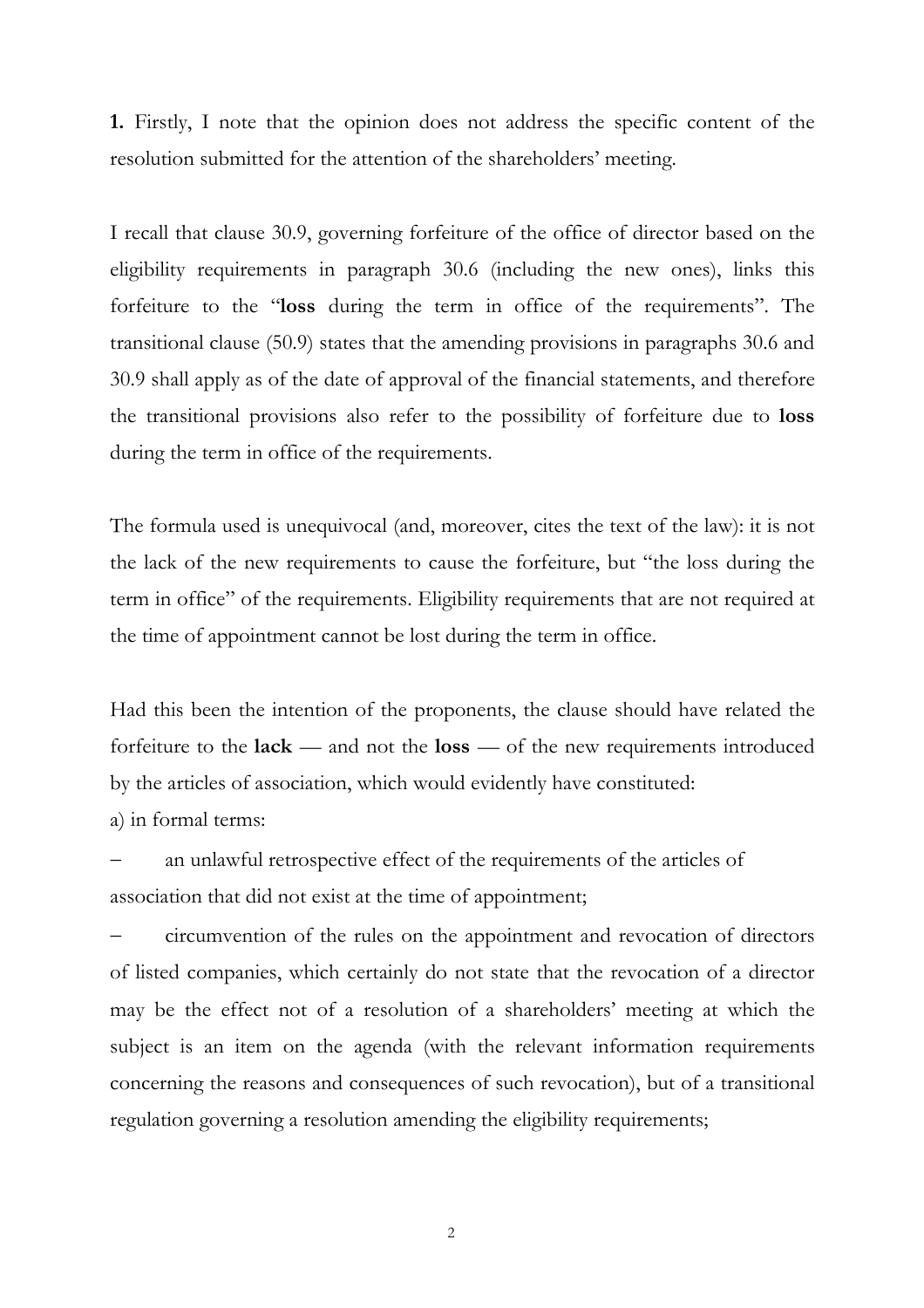implicit (and at the same time "selective") revocation, without a specific resolution, both of the shareholders' meeting decision that appointed the current board of directors, granting those directors, in perfect possession of the requirements of the articles of association, the fiduciary mandate to manage the company, and of the mandate granted to the directors, the source of which is not to be found in any of the cases linked by the law to the termination of a directorship.

b) in substantive terms

 the use of a resolution supposedly intended to regulate the future requirements for the election of directors but twisted in order to bring about the immediate removal from the Board of the Chairman and the two Deputy Chairmen.

**2.** The opinion devotes many pages to general matters with which, in abstract terms, there is no issue.

No one doubts – and the law provides for this – that the articles of association may introduce requirements of eligibility for the office of director relating to integrity, professionalism, or independence. However, it may be debatable — and I expressed my opinion on this in the opinion previously provided — whether requirements relating to qualities other than those mentioned by law may be envisaged and, if so, whether the provisions of articles 2382 and 2387 may apply to them (and I did not in any case base my opinion on such doubts).

On this point, I merely note that:

 in the list of articles of association provisions of other companies cited in the Abriani-Lamandini opinion containing age restrictions or limits on the number of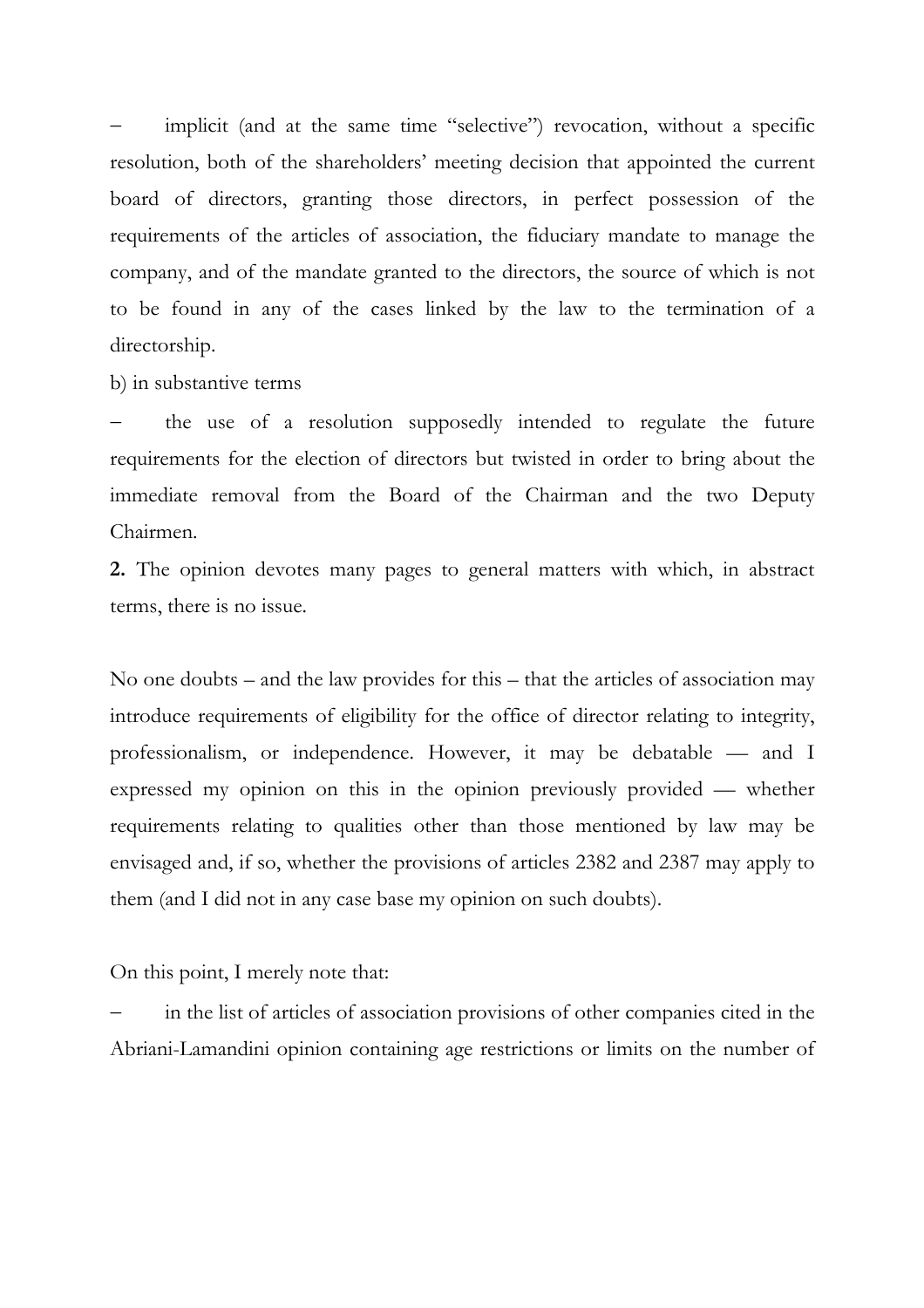terms of office, no particular transitional rules appear to have been established for obtaining the immediate forfeiture of office of directors legitimately appointed<sup>1</sup>;

 the long digression over whether or not to include the new eligibility requirements and the battle against the feudalisation of the management of cooperative societies has little to do with the matter that was the subject of the opinion provided to me, as it does not affect assessment of the legitimacy of the resolutions concerning the transitional regulations.

Similarly, it may also be agreed that, in general and in theory, the directors do not have a "right to stability of office" and no one is questioning whether the shareholders' meeting can revoke the directors at any time, with prejudice to the payment of compensation for damages in the event of absence for just cause<sup>2</sup>.

Again: the subject of my opinion does not concern the question of the legitimacy of a shareholders' meeting resolution aimed at the revocation of directors, but precisely the opposite: whether, without a resolution of revocation, it is legitimate to obtain the forfeiture of the office of some directors on the basis of the introduction of *new* eligibility requirements, attributing a *retrospective effect to the same, on a transitional basis, as if the directors lost an eligibility requirement that did not exist at the time of their appointment.* 

**3.** In my opinion, I gave a negative answer to this question, which I stand by.

The reasons given in the Abriani-Lamandini opinion, to support a different response, are not persuasive.

1

 $11$  also note that, except in the case of ICCREA concerning auditors, the limits on the number of terms of office cited in the opinion do not affect eligibility, but only recognition of the requirement of independence.

 $^2$  A consequence that the opinion — while wrongly believing it to be non-existent in the case in question — tends to consider negligible in the name of the right of the shareholders' meeting to immediately (without waiting for the natural expiry of the terms of office) obtain the forfeiture of the office of director by those who do not possess the new and more "calibrated" eligibility requirements. This is a consequence that the proponents did not feel the need to highlight in the extensive description of the rules of good governance.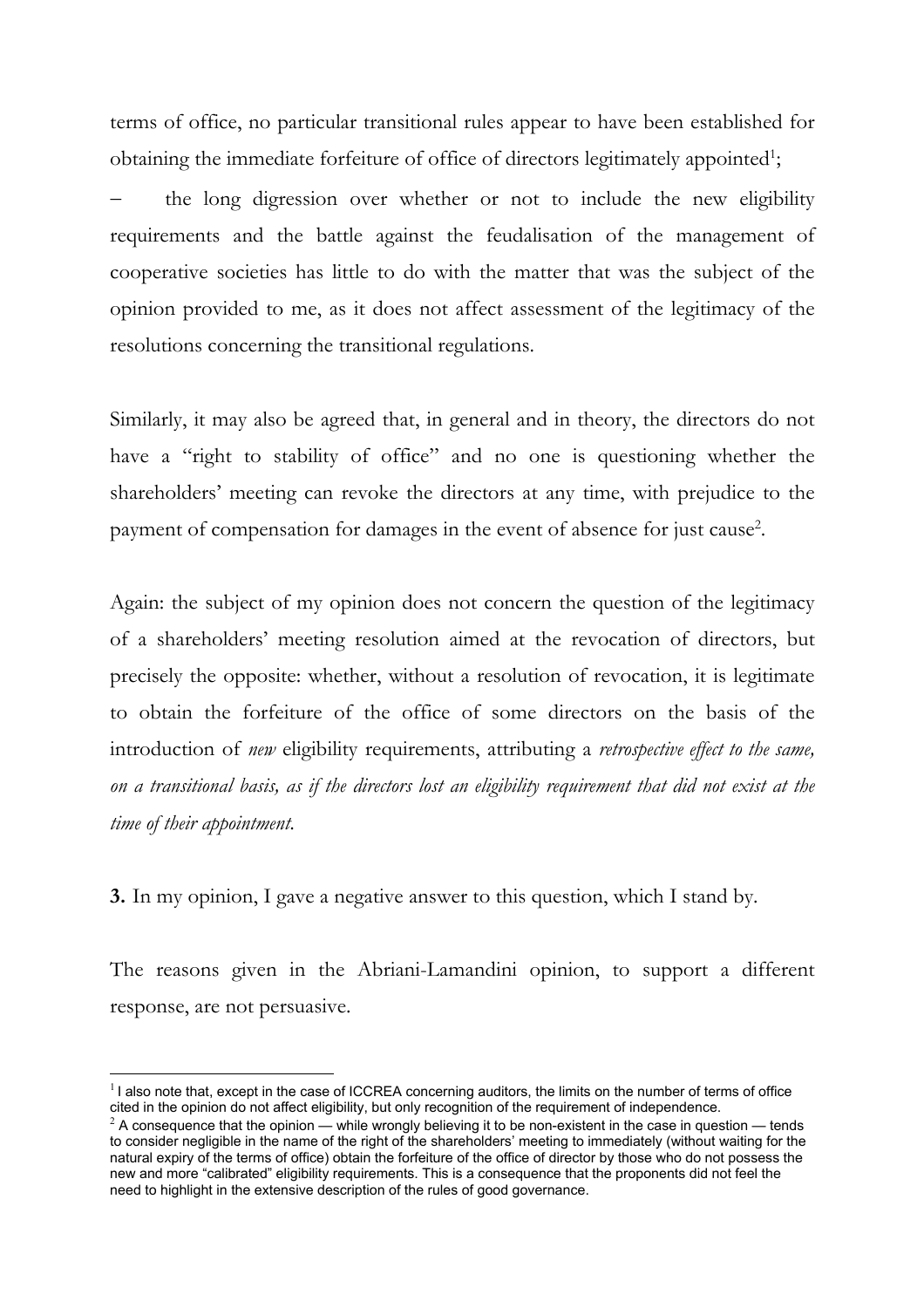I will limit myself to providing a summary analysis of the most directly relevant passages to motivate my conviction.

**4.** The Abriani-Lamandini opinion invokes the principle that the company's own organisational needs prevail over an individual director's expectation of continuing the relationship. This is justification for the legitimacy of the amendments to the Articles of Association relating to the Board structure even if these would result in removal from the office of director. The examples cited are those of the change from board of directors to sole director and vice versa, i.e. a reduction or increase of the number of directors.

In actual fact, as the opinion states, also in these cases the case law cited does not identify a just cause for revocation (p. 21-22). This confirms the conclusion of the opinion prepared by myself that, whichever the preferred argument — should the amendments to the articles of association in question be approved and the automatic forfeiture of the office of directors who do not possess the new eligibility requirements be deemed applicable — Cattolica Assicurazioni would be exposed to liability for compensation vis-à-vis the Chairman and the two deputy chairmen who do not possess the new eligibility requirements that they wish to introduce, also and precisely because it would be a revocation that was not voted on, as such, at the shareholders' meeting.

I would also like to point out that the cases covered by the rulings cited in the opinion concern a total change in the structure of the board of directors. Therefore the result of the approval of the amendments to the Articles of Association in those cases is the removal of the entire board, which is replaced by a new board consistent with the amendment to the Articles of Association. In fact, in my opinion, I also referred to legal maxims in which, when amendments to the Articles of Association governing the number of directors have been made, the entire board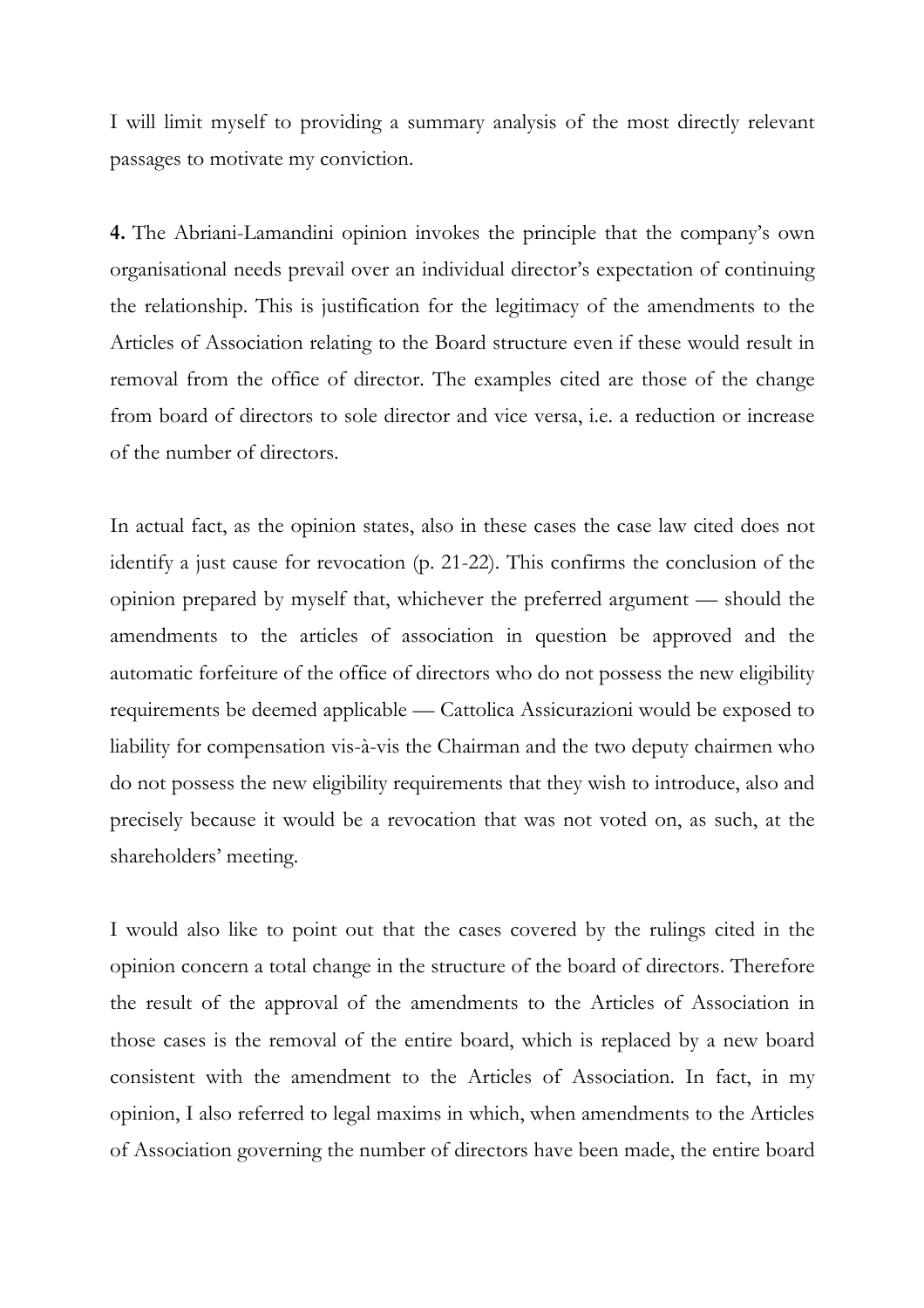was removed, with a specific shareholders' meeting resolution to renew its appointment (see page 14 of my opinion: also cited in the Abriani-Lamandini opinion on page 23, where they emphasise that the entire board be removed also if the number of directors was merely amended by the Articles of Association).

However — even though a similar solution would be expected in this case, which could even be applied in the simplest case of reducing the number of directors the Abriani-Lamandini opinion states on page 23 that such a mechanism would not apply in this case where "it would only be a matter of replacing directors without the requirements of the Articles of Association" (despite the fact that, on page 29, it is stated that the new requirements would concern the board and not its appointment, and therefore for consistency's sake the entire board should be removed).

However, in this case, as it does not comprise a change to the entire board of directors, such replacement must be considered in the same way as the rules governing forfeiture of office due to the loss of eligibility requirements, the rules governing the revocation of directors and the rules governing the directorship relationship. And it must be assessed with regard to the decision to render eligibility requirements immediately applicable to members of a board of directors legitimately appointed in the absence of such requirements, and, above all, to render such new requirements the cause for forfeiture of office due to the loss of eligibility requirements not existing at the time of election by means of a transitional rule and not a revocation resolution.

**5.** I remain firm in my conviction that such forfeiture of office cannot be the result of a requirement not existing at the time of election.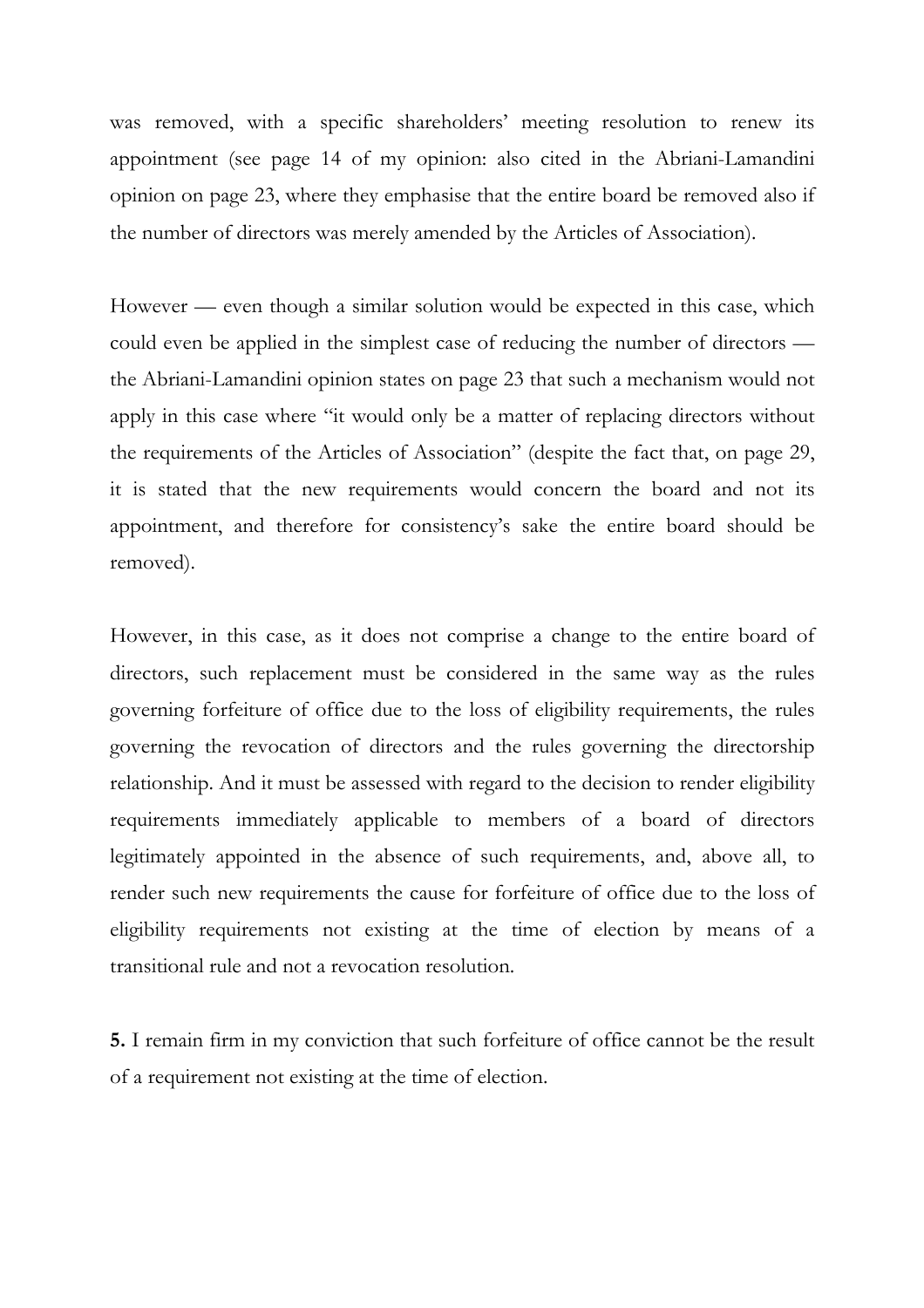First of all, it seems to me that the assumption of the Abriani-Lamandini Opinion that the new eligibility requirements provisions do not concern the appointment but the board is contrary to the letter of Articles 2382 and 2387. Both regulations refer to the appointment and taking of office: forfeiture of office refers to the loss of the legal requirements or the requirements of the Articles of Association in force at the time of the specific director taking office. It is a rule that establishes the requirement of eligibility which, it is tempting to say almost by definition, has as its reference the subjective situation of the individual director at the time of his or her election, which must meet the requirements provided for at that time by the articles of association and which entail forfeiture of office only if said requirements are lacking or are lost.

This literal reference makes it possible to describe the effect of the transitional clause as "retrospective" and to exclude the legitimacy of a clause requiring, by way of transitional law, the automatic forfeiture of office of members of the board of directors due to the absence of eligibility requirements not in place at the time of taking office. It follows that the resolution approving such a clause would be at the very least subject to annulment because contrary to the law (if only due to the actual unlawfulness of the subject) and ineffective against the director.

I note, in fact, that the passage on page 30 of the Abriani and Montalenti opinion according to which "the changes regarding in the personal requirements of the directors are immediately effective at the time of their replacement" cannot be supported by the following sentence which merely states that the company can always revoke a director in order to guarantee the fiduciary bond, a phrase taken from Abriani-Montalenti in their *Trattato di diritto commerciale Cottino (Cottino Commercial Law Treatise).*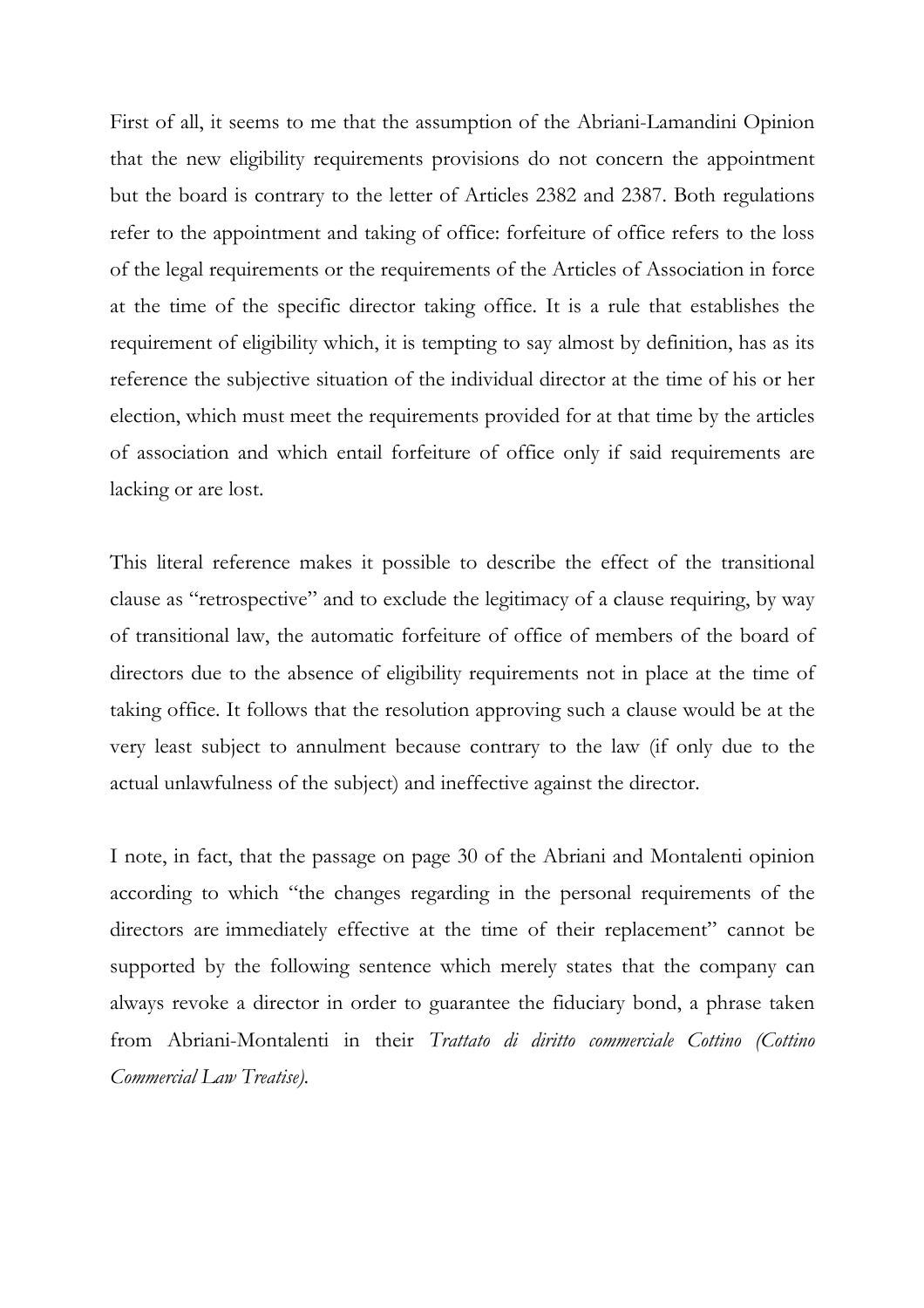The phrase in fact establishes the revocation of a director as the means provided by law to dissolve the directorship: in a specific resolution, which is submitted to the shareholders' meeting, with an indication of the reasons and consequences (as must be the case in a listed company), and not by introducing new eligibility requirements to be applied retrospectively during a term of office as a cause for forfeiture of office.

This is supported by what is provided for, for example, in the Corporate Governance Code for listed companies when action is taken on the composition of the board or the quality of the directors. Therefore, in the case of the very recent application of the recommendation for large companies regarding the number of independent directors, the Code provides that this requirement applies "from the first renewal of the board of directors after 31 December 2020" (the same choice as for the application of the gender quota when the effects of the law cease to apply).

Bearing in mind that article 2387 of the Civil Code provides that the requirements of the articles of association also include those arising from the Corporate Governance Code (which thus becomes part of the rules applicable to the company), it is significant that the Code takes care not to adopt a transitional clause for the immediate forfeiture of the Board or of certain members in order to appoint independent directors in sufficient numbers. In fact — and reasonably it establishes the first renewal of the board as the time when the new rules on the board composition will have to apply.

**6.** As I stated in my opinion it is a general principle that the autonomy of articles of association with regard to the requirements of eligibility is conditional on compliance with the exclusive power of the shareholders' meeting to appoint and (most importantly, in our case) to revoke directors. In the case in question, as indeed the Abriani-Lamandini opinion indicates, the aim is to obtain the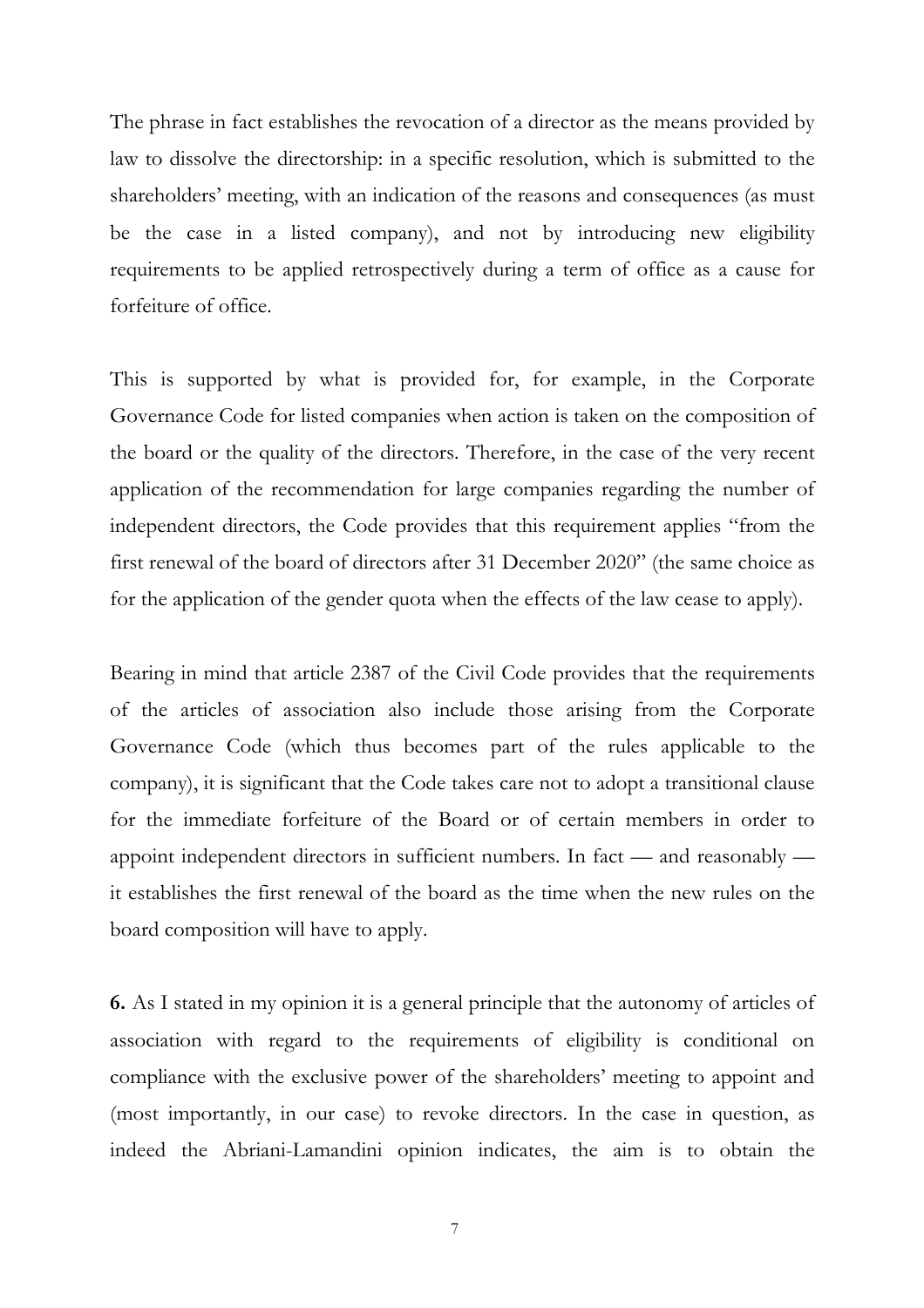replacement of some directors (three, at the time of the proposed resolution) with others on the basis of a transitional rule in which new eligibility requirements are retrospective, while the requirements necessary for eligibility at the time of appointment and for the entire current term of office have been fully met. Certainly not a total "palingenesis" of the board, which having being removed, has to be reelected (as, to cite another example mentioned in the Abriani-Lamandini opinion, in the case of a merger, when the operation does have a structural impact on the entire board or boards, and not on the individual case of a single director).

And if it is a case of regulating single and specific positions and, in addition, if it is a case of assessing not a structural change to the Board, but of introducing new eligibility requirements which are intended to be used, on a transitional basis, to end the mandate of individual directors lawfully appointed and who possess all the eligibility requirements necessary at the time of appointment, it seems to me that clause 59.3 inevitably adds to the cases mentioned that in my opinion show the inadmissible sacrifice of the competence of the shareholders' in the appointment and revocation of directors. In fact requirements have been constructed — *ex post —* for maintaining the office of director, in order to immediately remove from office specific directors without passing through the channel of revocation by the shareholders' meeting.

I should point out in this regard, for example, that a clause linking the eligibility requirement, on penalty of forfeiture, to the fact that the director holds another position in the group is deemed invalid. Despite the emphasis on the functionality for improving information flows, we considered the clause on the "competence of the shareholders' meeting over the revocation of directors which is a fundamental rule for the matter" to be limiting<sup>3</sup>.

1

 $3$  Le società per azioni, Abbadessa-Portale, I, p. 1281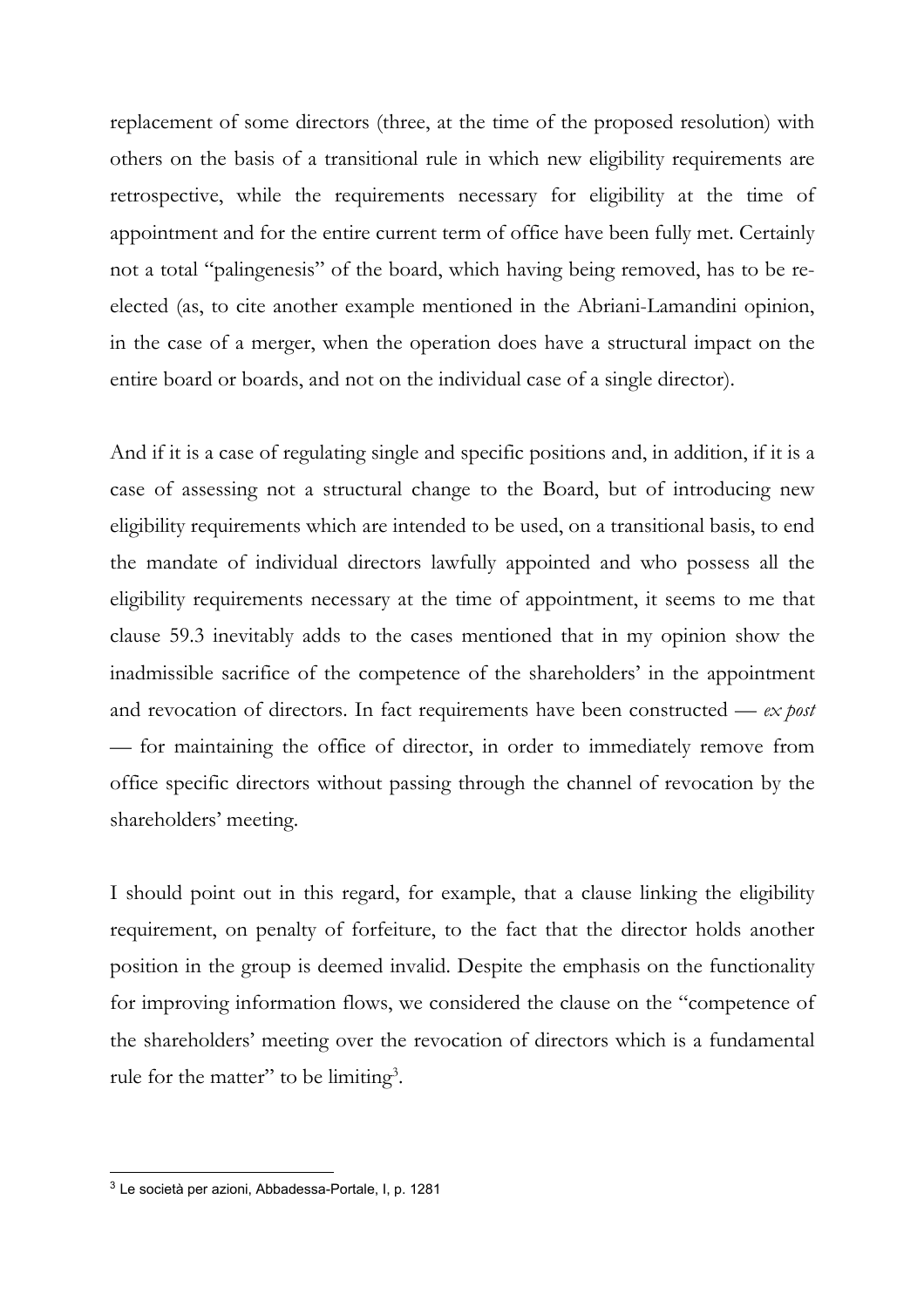Just as clauses establishing eligibility requirements that limit the appointment of directors to "known persons" are invalid, so are amendments to eligibility requirements that result in the *ex post* automatic forfeiture of office of predetermined persons the termination of whose office of director would have required a specific revocation resolution, as they were in full possession of said eligibility requisites at the time of appointment. It seems to me once again that the resolution approving the transitional clause in question was invalid due to its contravention of the rules governing the termination of office of directors by constructing an unlawful early forfeiture of office without a specific revocation resolution.

**7.** While denying that there could be any reason for invalidity of the resolution approving the transitional clause, the Abriani-Lamandini opinion observes that in any case, even if a form of indirect or implicit revocation were to be found or a resolution was found to be invalid (in our case, the approval of the transitional clause for the retrospective application of the new ineligibility requirements) in order to obtain the revocation of the directors who would be removed from office, the only consequence would be that of compensation, as would be the case if they were revoked without just cause.

In other words, if the effect of removing directors from office, without a revocation resolution, using unlawful corporate deeds or through unlawful or illicit conduct of the shareholders (in this case, to remove the Chairman and the two Deputy Chairmen of the company, i.e. the heads of the board of directors of Cattolica), the only "price to be paid" would be the compensation for damages to the directors. The resolution with which this effect was achieved, even if contrary to the law or the articles of association or part of an abuse of law, would be perfectly valid.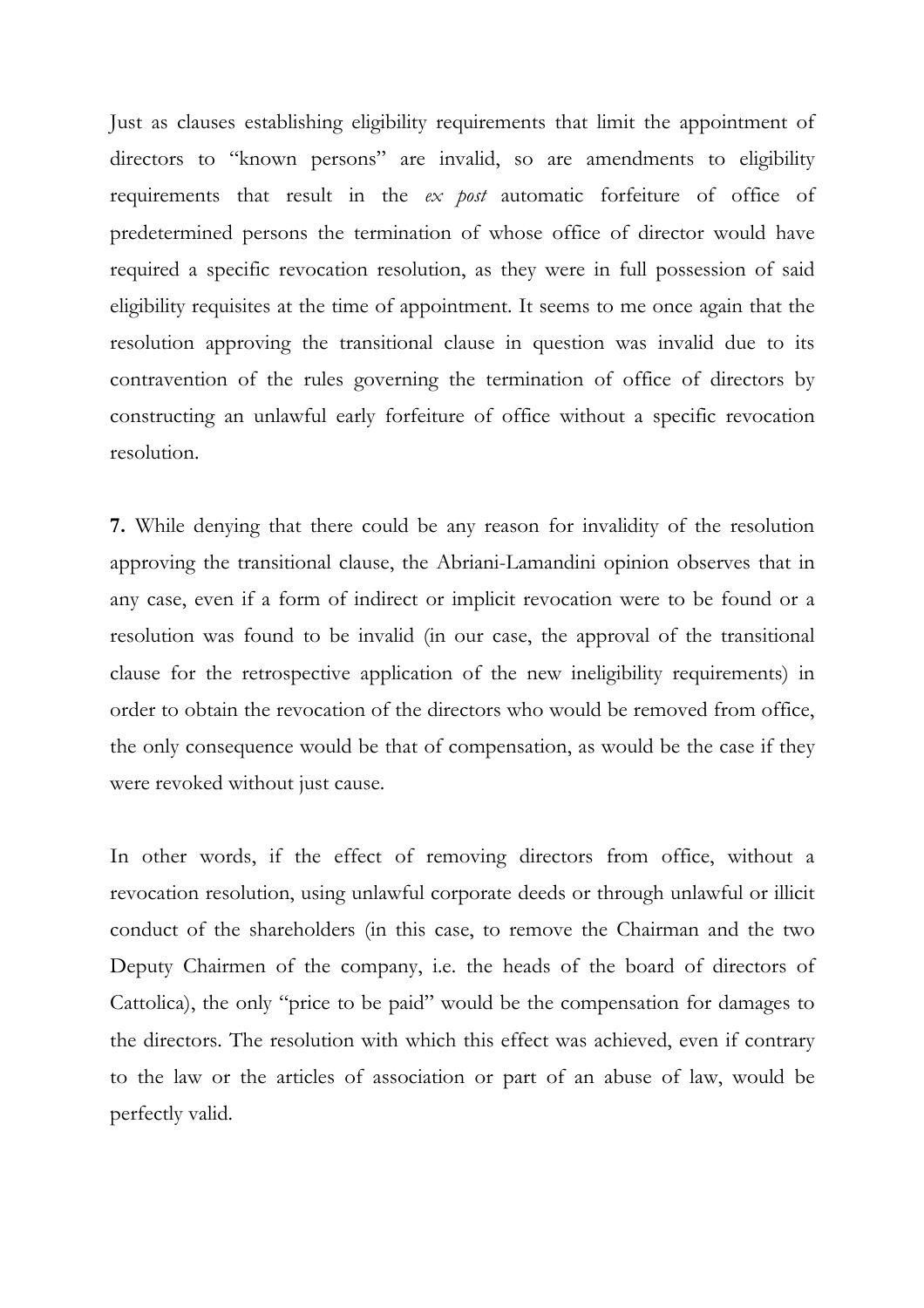I would just like to point out that the good governance of which the proposals should be the expression would suggest other views and other conduct.

But let us remain with the rules.

Firstly, case law and jurisprudence allow the director access to the remedy of an appeal including against a revocation resolution containing legal defect<sup>4</sup>.

Furthermore, dissenting shareholders can certainly appeal against a resolution concerning the approval of unlawful clauses such as the one in question: resolutions resulting in an atypical removal from office of a director are generally exposed to a claim of invalidity, like any resolution that in this way breaches the general principle according to which the revocation of a director must be the subject of a specific shareholders' meeting decision.

 I also believe — despite the efforts made in the Abriani-Lamandini opinion that it is difficult to deny that the transitional clause does not comply with the aims of corporate interest and has the sole aim of indirectly using the transitional clause to "eliminate" the top members of the board. The transitional clause is certainly better than what should have been the correct content of the proposal, in order for it to be considered legitimate and transparent: that is, the inclusion on the agenda of the "decision to revoke the Chairman and the two Deputy Chairmen of the Board without just cause".

However, also in the light of the overall proposal it seems an unlikely proposition that an objective corporate interest regarding the management structures (also in the perspective of good governance) could be found in the immediate selective forfeiture of office of the Chairman and the two Deputy Chairmen.

1

<sup>4</sup> V. La società per azioni, Abbadessa-Portale, cit., p. 1234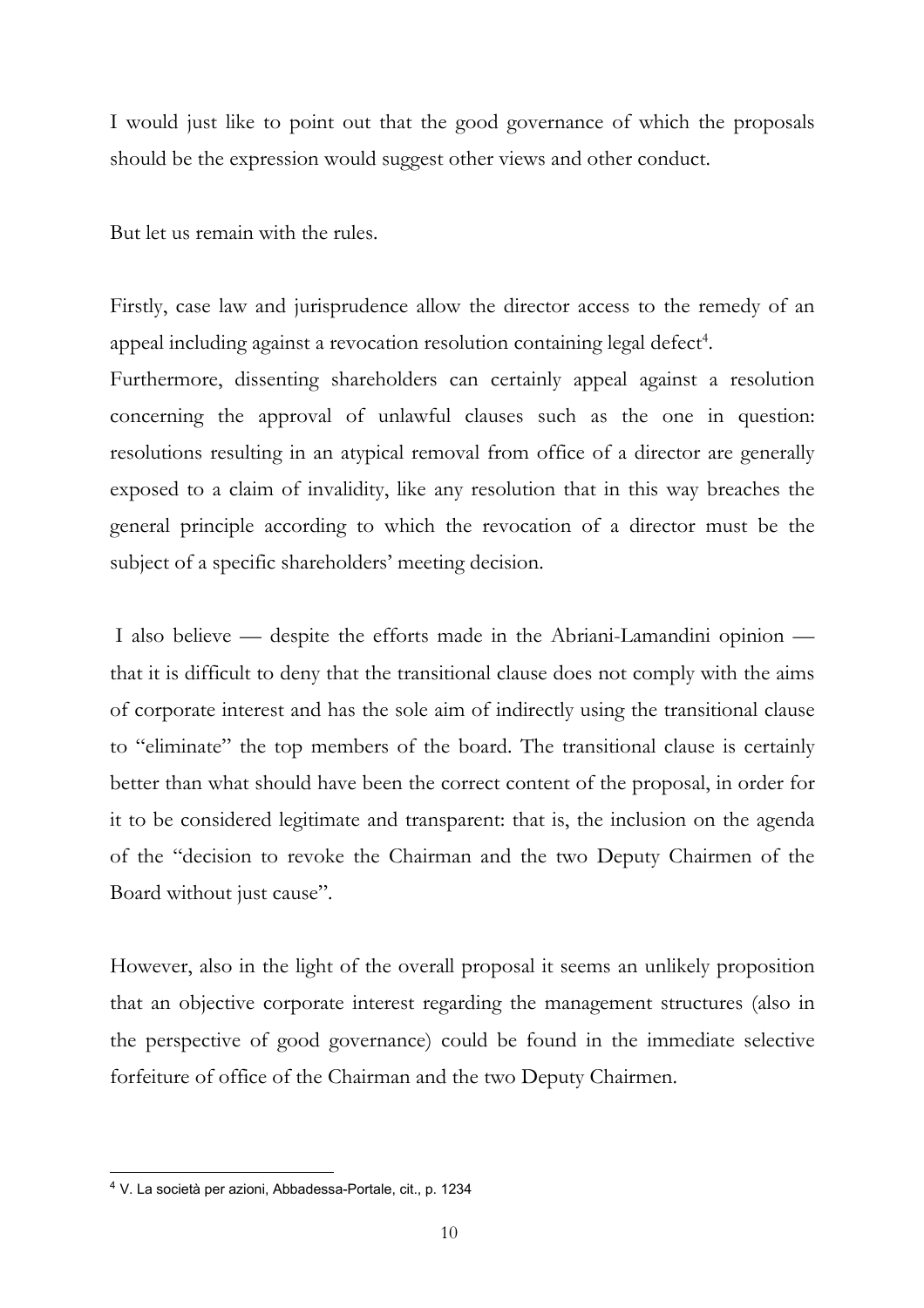The interest that underpins the clause and the proposal for its approval is precisely the pursuit of the "selective" forfeiture of office of the Cattolica top directors.

This has little to do with the corporate interest in adopting certain management structures, and much to do with elements of conduct contrary to good faith and illicit, typical, for example, of the cases already mentioned in the opinion, including the most recent one appropriately punished with invalidity of the resolution by the recent and already mentioned decision of the Court of Milan of 10 April 2019 in which the resolution to amend the articles of association (change to the administration from a board to a sole director; in our case: resolution to amend the articles of association with regard to transitional rules) was interpreted as the result of abuse of law, in the sense of having used the exercise of the right to vote to satisfy the personal interest of removing a critical director (in our case: forfeiture of office of the Chairman of the Board and the two Deputy Chairmen not acceptable to the proponents). With the aggravating factor, in our case, that, as stated, a clause was used which in itself is not lawful and which could not produce the effects indicated.

Of course, as has been said, there are those who claim that the unlawful behaviour in these cases "pays": it is just a case of paying the compensation due (the company pays). I do not share that view and believe that it neglects the corporate interest. This outcome could perhaps be understood in the presence of a clear and transparent vote on revocation of the director. Certainly not if it is the effect of unlawful conduct aimed at indirectly obtaining the removal from office of specific directors (Chairman and Deputy Chairmen) without passing through the channel of a revocation decision.

remedied by the responsible behaviour $_{11}$  of the society and that the thousands of In addition without any adequate information about the matter. It is clearly wholly insufficient — in the face of the silence of the proposal on the practical consequences of the transitional clause — to state that this deficiency has been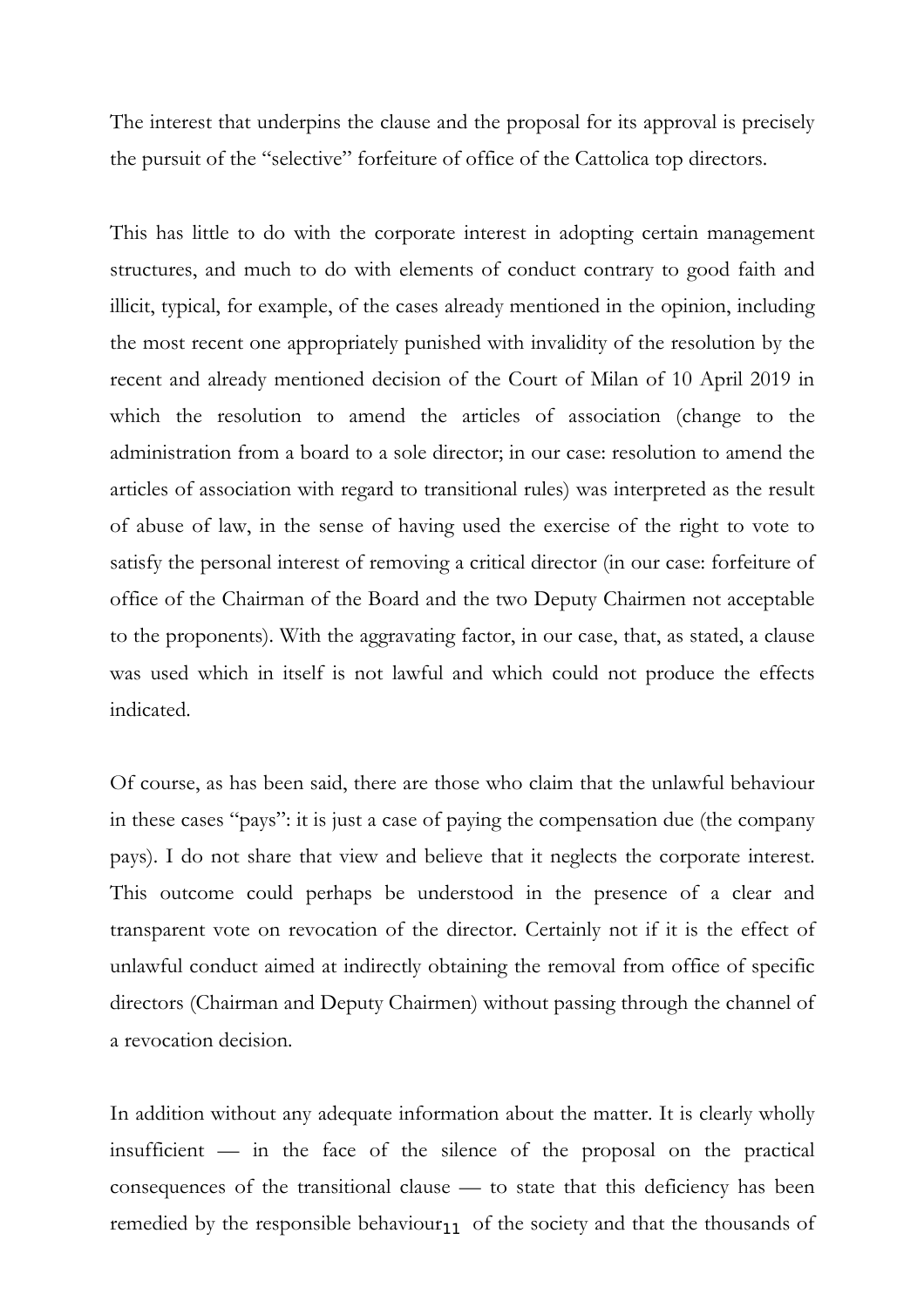Cattolica shareholders should have consulted the online Companies Register in order to understand the practical effects of the matter to be put to vote.

This also confirms the assessment just given made of the matter put before me.

\*\*\*

I therefore confirm the conclusions reached in my previous opinion.

I remain at your disposal for any further details and thank you for placing your trust in me.

Matteo Rescigno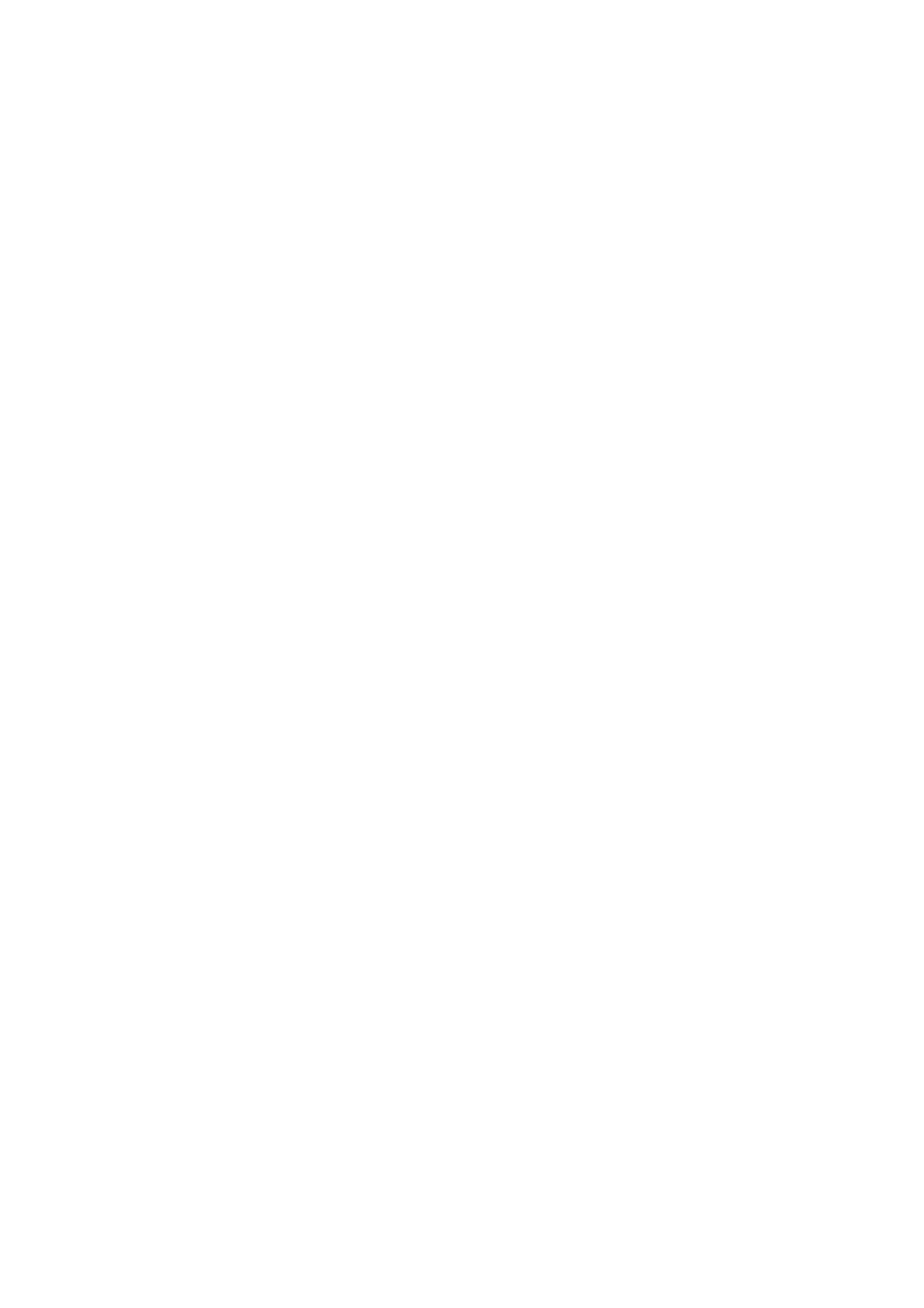# **Dear SOCIETÀ CATTOLICA DI ASSICURAZIONE Verona**

### **Note on the Abriani-Lamandini opinion of 11 February 2020**

1. The purpose of this note is briefly to refute the arguments set out in the Abriani-Lamandini opinion of 11 February 2020, concerning the proposal to set a limit on the age and mandates of directors, using a specific transitional provision to give this resolution immediate effect.

2. The opinion tries at length to prove the validity of the above resolution and its contents but the Authors are forced to "lay down their arms" on one point.

Indeed, they can in no way rule out that "the judge ruling on the merit would not assimilate the amendment to the Articles of Association to a revocation". After initially asserting that it would be an implicit revocation for just cause, the authors of the opinion do not exclude the possibility that "the court seised would not find just cause in this case". Obviously, this would open the way for compensation to be paid by the company.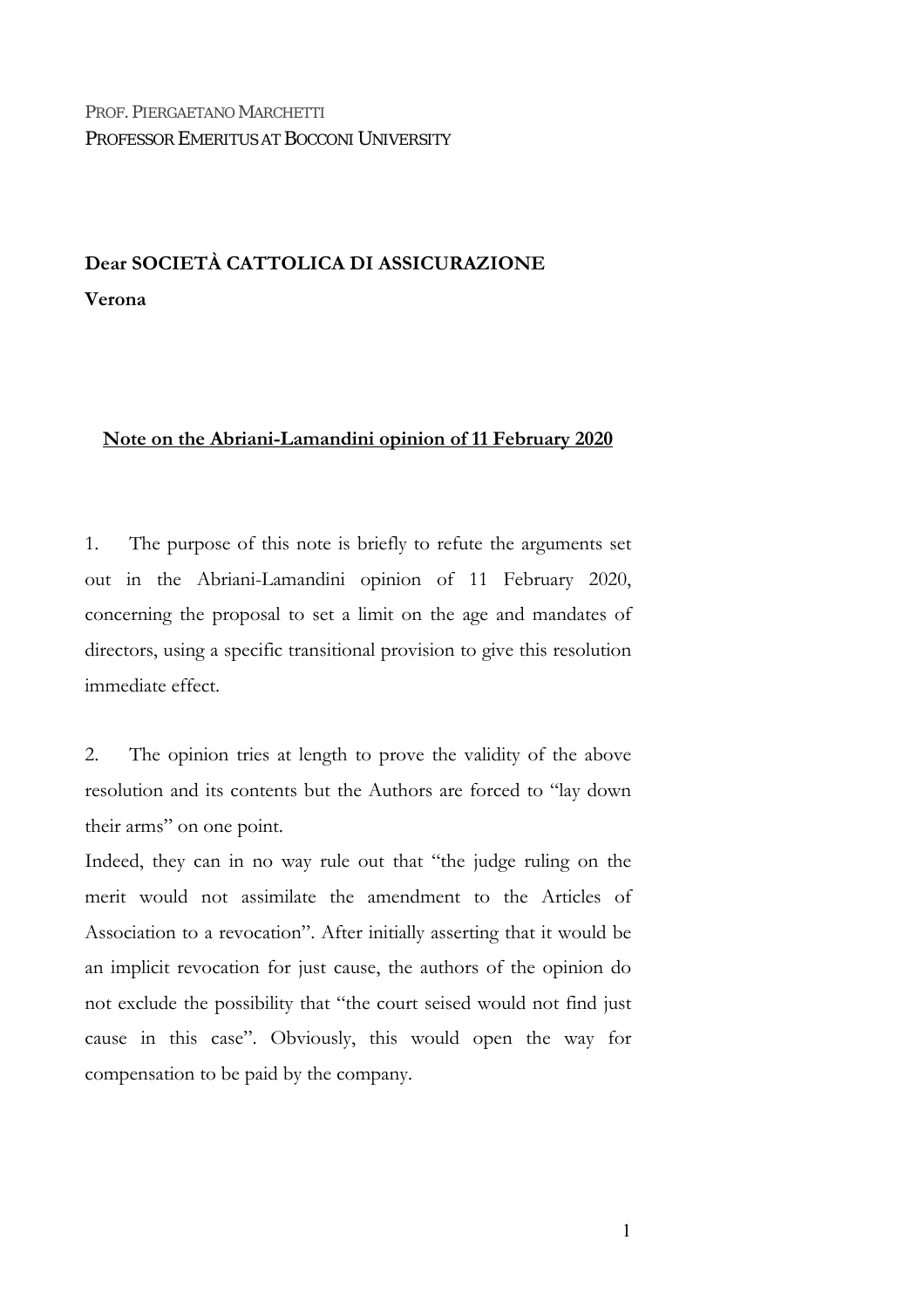3. The fact that the initiative taken by shareholders to convene the meeting of Cattolica in order to approve a package of amendments to the Articles of Association needed to establish "good governance" makes the removal of those who exceed the new limits, whether due to age or to the number of mandates, inevitable is considered entirely physiological by the authors of the opinion; and this should lead to recognition of a just cause for revocation. In admitting that those directors whose term of office would be revoked as a result of the proposed amendments have not committed any malicious or negligent acts, they are admitting that the cause of the termination, or rather the removal, is related only to the new system of subjective requirements for directors.

Not only are no failures by the directors to fulfil their duties being alleged, but there are also no facts or circumstances that would constitute an irreparable rift in the existing relationship of trust, such that would not allow the current mandate to be completed. The objective, structural, external fact which, according to guidance from the Supreme Court, widely cited in the opinion, would result in the consequential automatic termination of the directors' term of office does not exist in our case or, rather, consists in wish to remove some directors from the helm of the company. The removal of the directors is not, therefore, as in the case cited in the opinion, the effect of a resolution amending the corporate organisation, but is the cause of this amendment. The situation is therefore radically reversed with respect to the case law cited.

4. In particular, it is easy to note the difference with respect to the case law referred to by the Supreme Court, according to which the structural change of the administrative body or, albeit with some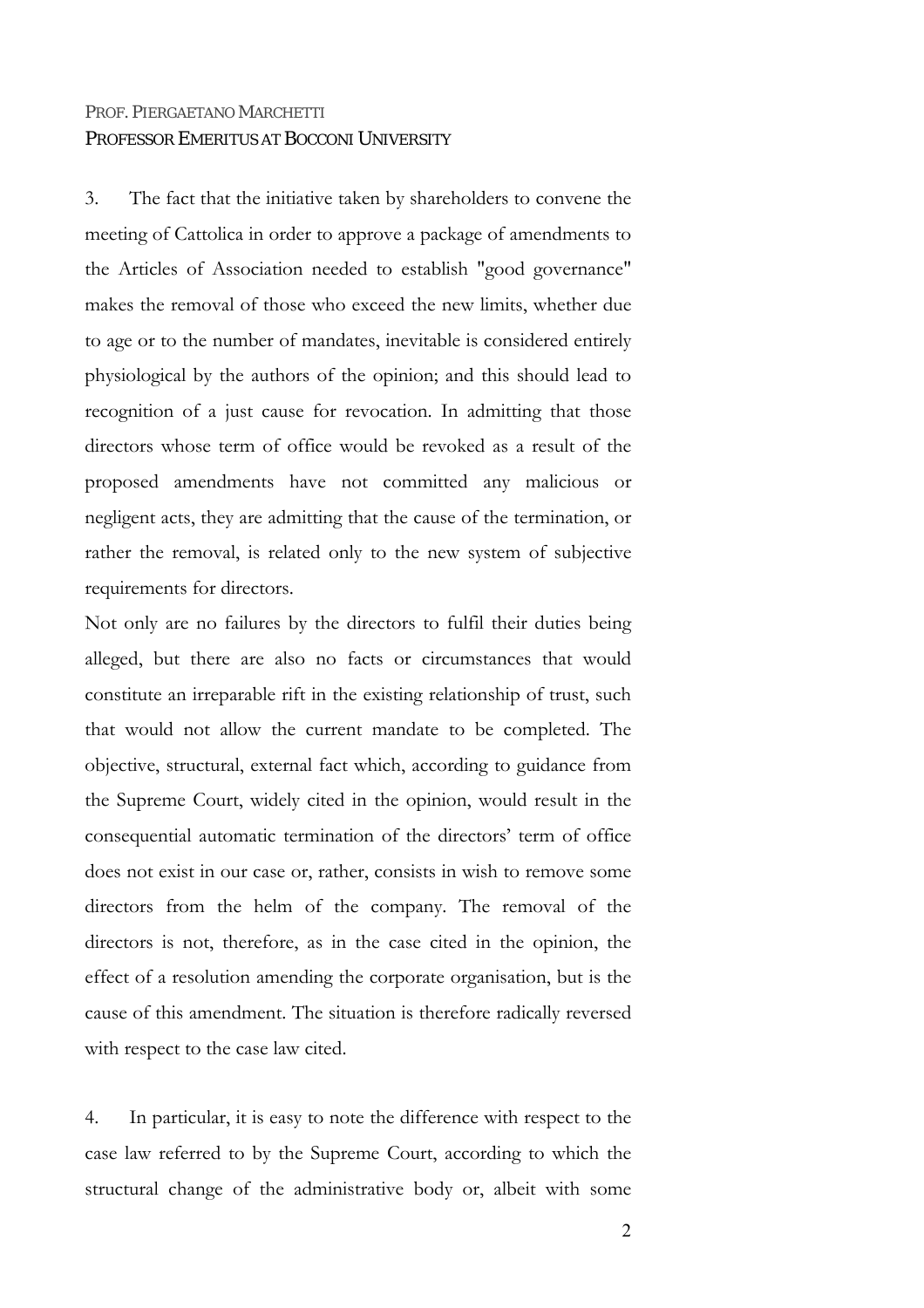reservations, of the administration and control system, inevitably and physiologically entails the termination of the office of directors whose presence would not be compatible with the new structure.

In the case before the Supreme Court, let us repeat, the cause of the termination of the directors' office was an objective organisational fact that in itself did not suggest the wish or even the effect of impacting a director *ad personam*. In the case to which the cited case law refers, the director's office no longer existed because the new structure made the office objectively incompatible for any director. In our case, the directors who cease to hold office, who are required to cease to hold office, are those directors with personal characteristics that are required to be altered by amending the Articles of Association.

In fact, let us remember once again that case law (Court of Milan, 21 March 2019) disapproves of cases where the change in the structure of the administrative body is artfully arranged precisely to terminate the office of one director or another.

5. The opinion focuses extensively, with an abundance of citations, on frankly misleading aspects; it thus insists that directors do not have a right to hold office until the end of their term; it should be recalled that in the event of resolutions that lawfully terminate a director's office, these resolutions can have effect when they are registered in the Trade and Companies' Register. This all serves to reaffirm that the revocation is claimed to be fully lawful without just cause.

This, however, is not the problem. The problem lies in the method by which the real aim pursued by the shareholders who have requested a meeting is to be achieved: the aim, that is, to change the senior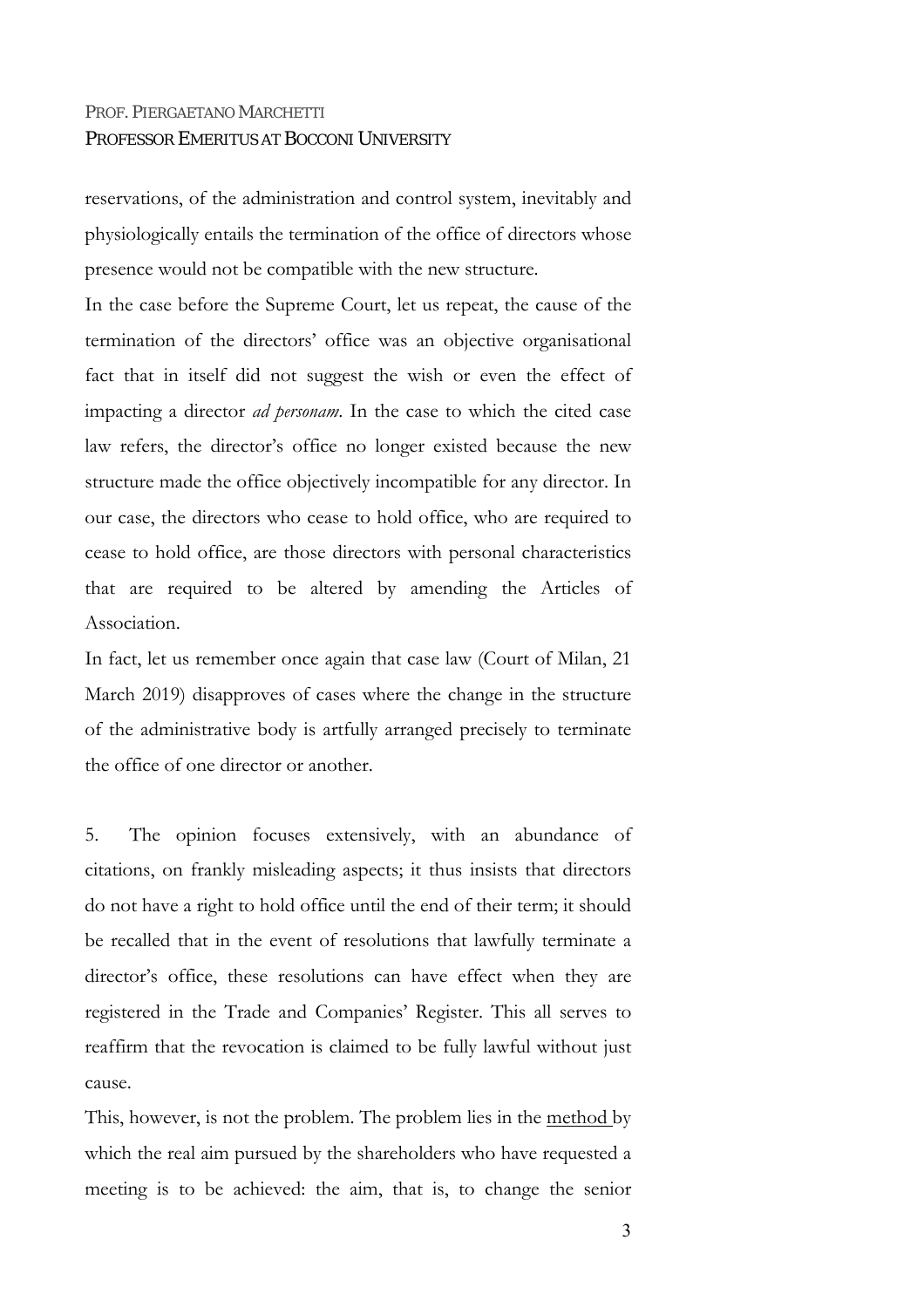management. Resorting, therefore, to a system that leads to an implicit revocation decision (which in itself is highly questionable), constitutes an "artful and fraudulent" act, in the words of case law, contrary to the principles of transparency and propriety which must preside over the matter at the shareholders' meeting of a limited company right from the earliest phase (formation of the agenda).

It is precisely in this way that a resolution approving the proposals under discussion is flawed.

Moreover, in this case, it does not seem difficult to attribute the matter to the characteristics that the case law cited in the opinion considers to be typical of the relevance of majority abuse.

Indeed, the shareholders who requested the meeting: *a)* did not explain in a transparent and direct manner the reasons of corporate interest that would call for the immediate termination of some directors (it is one thing is to define a system with limits of age and mandates, albeit questionable and not at all widespread, as a corporate interest, but it is another matter to impose the immediate effectiveness of the new system with the targeted termination of the senior management); *b)* the transitional clause and the immediate effectiveness undoubtedly harmed the right of directors (albeit eased by compensation and not by actual effectiveness) to continue until the end of their mandate in the absence of infringements or just causes for revocation.

6. It should be noted that the opinion does not in any way seem to dispute the uniqueness of the proposal to amend the Articles of Association, as it is not only the need for a unanimous vote that remains confirmed, but also the invalidation of the whole package in the event that a single proposal in the package is inadmissible or